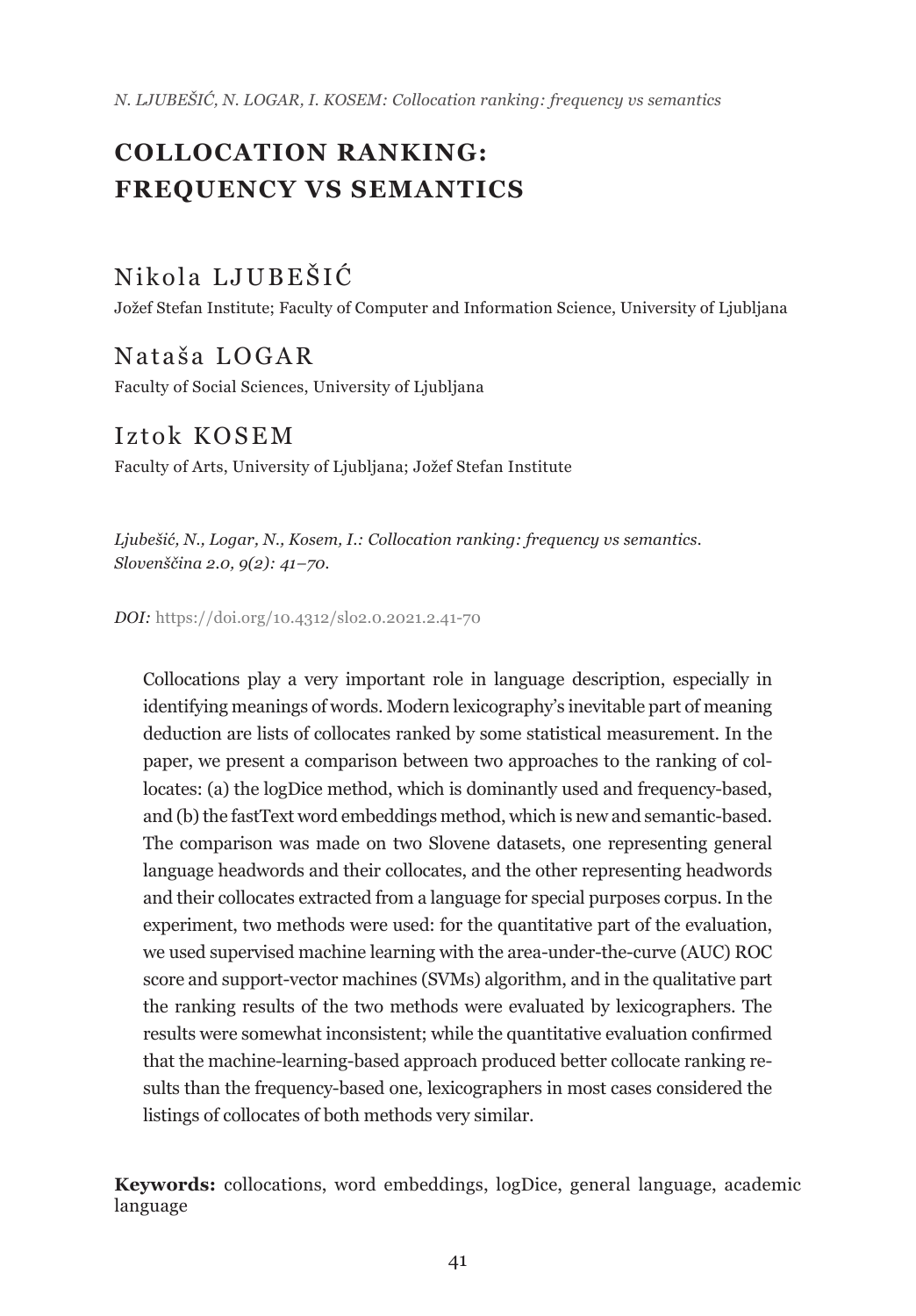#### **1 INTRODUCTION**

The importance of the notion of collocation has been acknowledged by linguists for a long time, ever since J. R. Firth's famous statement: "You shall know a word by the company it keeps" (Firth, 1957). In fact, collocations themselves are considered by many as lexical units with different levels of semantic transparency (Singleton, 2000). As a result, even transparent collocations (and not only idioms, phrases and other more fixed multiword units) have started to receive more attention in dictionaries.

Collocation identification requires a computational approach. Several statistics for measuring collocation have been proposed in the past decades, for example t-score, MI, MI3, the log-likelihood ratio, the Dice coefficient, etc. (see Manning and Schütze, 1999, for an overview). In fact, collocation has been the pervasive driving force behind the development of tools for analysing and describing language in general. However, with progress also new challenges arose. Problematic aspects of different statistical approaches for measuring collocation have often been discussed (cf. Kilgarriff and Kosem, 2012), which led to the proposals of new measures such as logDice (Rychlý, 2008), which has been developed with lexicographic use in mind, and has been used by a large number of dictionary projects.

Nowadays, new, non-statistical methods are slowly finding their way into dictionary-making (and language) analysis. We thus decided to test one popular and up-to-date language modelling technique, namely word embeddings (Levy and Goldberg, 2014; Li and Jurafsky, 2015; Camacho-Collados and Pilehvar, 2018; etc.).

### **1.1 The aim and the scope of the paper**

As Levy and Goldberg (2014, p. 302) explain, in the embeddings, distributional semantics word embeddings are vector representations of all the contexts in which a word occurred, and "enable efficient computation of word similarities through low-dimensional matrix operations". Recent uses of word embeddings for identifying collocations are well recorded (cf. Section 2). Various experiments proved the method to be moderately to highly successful in various tasks. We decided to find out how well it performs when given one other task, that is a task of collocate ranking. Since our research was lexicographically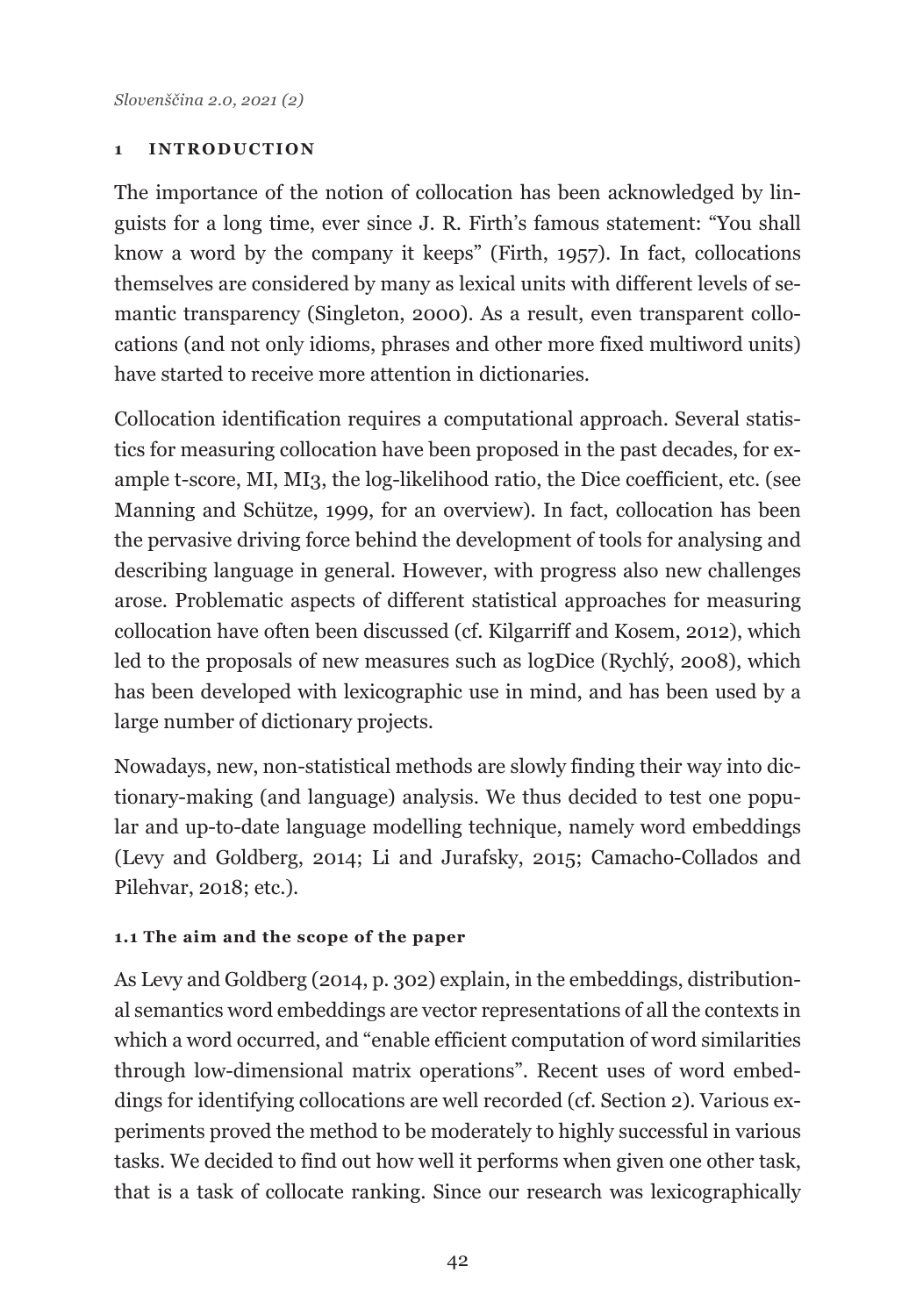oriented, we were especially interested in how well the method performs in comparison to the lexicographically highly popular logDice metric (Rychlý, 2008), which uses heuristics (i.e. a set of fixed rules).

Broadly speaking, we also wanted to find out whether a dictionary-making process (in our case a Slovene dictionary-making process) could become less time consuming and more efficient, if complemented with collocate ranking data acquired by the semantic-based method of word embeddings.

In order to establish how well word embeddings tackle the task of collocate ranking for lexicographic purposes we set a two-part experiment. It consisted of:

- 1. the quantitative analysis of
	- a) heuristic-based vs machine-learning-based approach to collocate ranking, and
	- b) frequency-based vs semantics-based machine-learning approach to collocate ranking;
- 2. the qualitative analysis of different collocate ranking results, which was performed by lexicographers.

In both analyses, two datasets were used:

- a general Slovene language dataset named KOLOS (Kosem et al., 2018), and
- a Slovene for special purposes (LSP) dataset named KAS (Erjavec et al., 2020).

Namely, we also wanted to draw some initial conclusions about the two approaches to collocation ranking with regards to differences in text type, and monosemy/polysemy of words.

All in all, the experiment arose from an actual dictionary-making process, and is described here with the purpose of bringing possible benefits to similar endeavours elsewhere as well.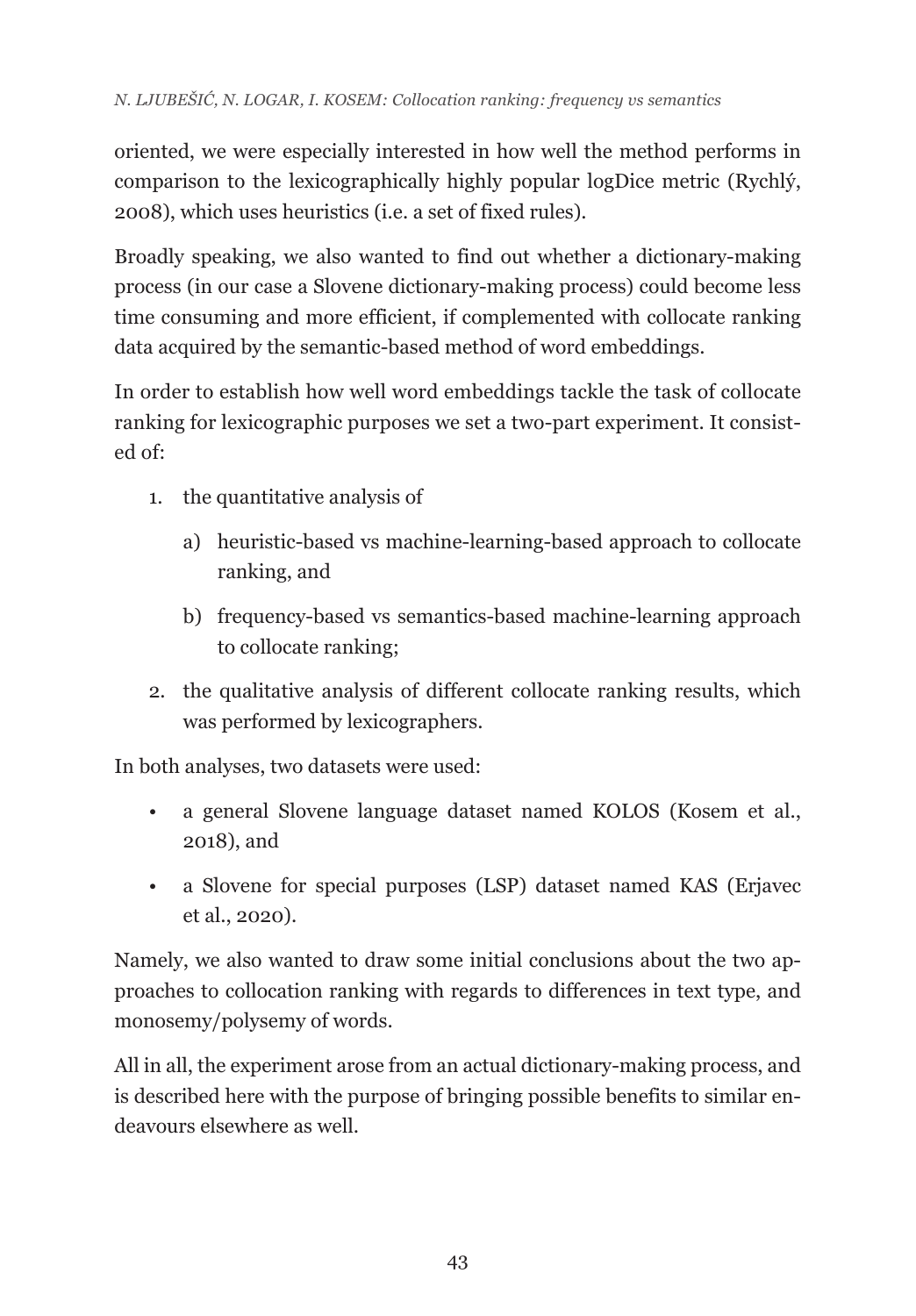### 2 **MEASURING COLLOCATIONS: ASSOCIATION MEASURES, AND MORE RECENT – WORD EMBEDDINGS**

An extensive body of research exists on measuring collocation strength or collocativity (e.g. Berry Rogghe, 1973; Church and Hanks, 1990; Church et al., 1991; Biber, 1993; Manning and Schütze, 1999; Evert, 2004; Gries, 2013), and different statistical methods (i.e. association measures) have been used up to this day. Association measures have also been regularly compared, and new ones proposed. Two good overviews of association measures are Wiechmann (2008) who compared 47 different association measures, and Pecina (2009), who conducted a comparison of more than 80 measures for collocation extraction. General observations of the majority of such studies were aptly summarized by Evert (2009), namely that "different association measures will produce entirely different rankings of the collocates" (ibid., p. 1218) and that "there is no ideal association measure for all purposes" (ibid., p. 1236).

A recent study by Evert et al. (2017) inspected the role of variables such as corpus size, context span, and frequency threshold in collocation identification. Using two different dictionaries as gold standards, it proved that "very large Web corpora and small co-occurrence contexts produce the best results" (ibid., 543). Moreover, in terms of co-occurrence span, researchers concluded that syntactic dependency was the best choice in most cases.

There is some literature on association measures used on Slovene corpus data as well (e.g. Gorjanc and Vintar, 2000; Gorjanc and Fišer, 2010), however there are no studies that would comprehensively compare the effectiveness of various association measures for identifying collocations in Slovene. As far as language description is concerned, in recent years most Slovene lexicographical and terminological projects have started using the Sketch Engine (Kilgarriff et al., 2004) and rely on association measures provided by this tool, especially logDice which is used by the well-known Word sketch function. However, as Gantar et al. (2015) and Gantar et al. (2016) observed, logDice often misses, or attributes very low ranking to certain important collocates, which is why researchers started combining logDice and raw frequency rankings when extracting and analysing collocates for dictionary purposes.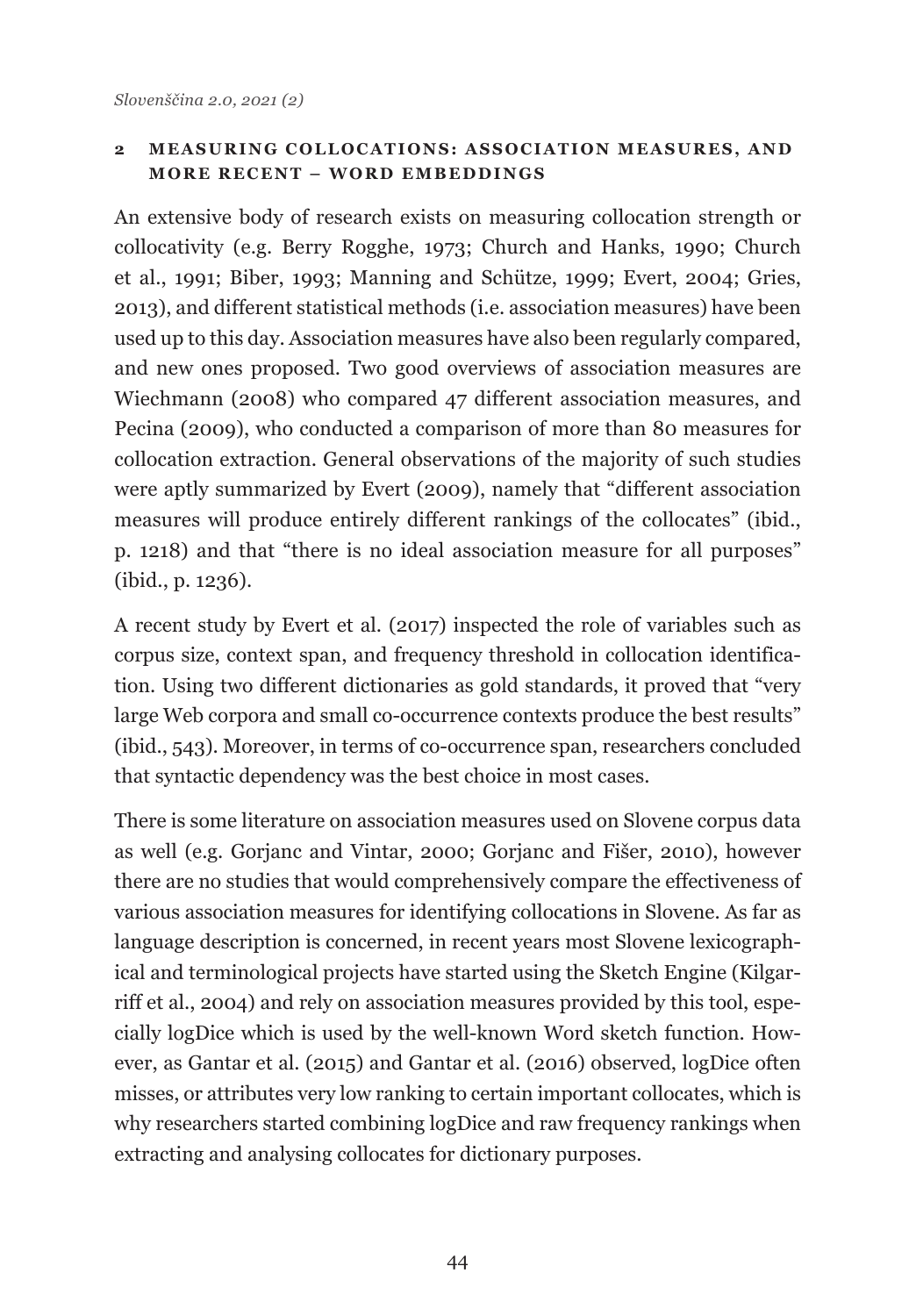### *N. LJUBEŠIĆ, N. LOGAR, I. KOSEM: Collocation ranking: frequency vs semantics*

All association measures have one shortcoming in common: even if they are limited by predefined syntactic relations (such as in word sketches), they rely solely on co-occurrence frequencies and do not consider semantic aspects of words. And precisely this type of information is contained in word embeddings.

Word embeddings have been used extensively in the field of natural language processing (NLP) in the last decade. For example, Rodríguez-Fernández et al. (2016a) followed the well-known association approach early identified in Mikolov et al. (2013), where *king* to *man* is the same as *queen* to *woman*. They applied the same technique to collocation extraction, hoping to obtain the proper headword for the collocate *suggestion*, related to the known *take a walk* collocation. In their approach they hoped to be able to remove the *walk* information from *take* and add the *suggestion* information, ending up with *make* being a near-neighbour of the resulting vector, that is they calculated *vec(take) − vec(walk) + vec(suggestion)* with the goal of the result being close to *vec(make).* This approach, evaluated in follow-up work, obtained a mean reciprocal rank (MRR) score between 0.01 and 0.47.<sup>1</sup>

Another piece of work by the same group of authors (Rodríguez-Fernández et al., 2016b) found that a linear transformation of the headword embedding can be used to predict the optimal collocate word embedding, learning this transformation per Mel'cuk semantic typologies (Mel'cuk, 1996). They did not compare this approach to the basic frequency-based one, nevertheless they achieved promising, but varying results, with the mean reciprocal rank (MRR) of the best-performing system between 0.3 and 0.9. This methodology was followed by Enikeeva and Mitrofanova (2017), who applied it to Russian data. They reported slightly higher MRR scores, ranging from 0.48 to 0.9. Again, they did not compare their results to the traditional frequency-based methods.

Liu and Huang (2017) showed that using the cosine distance between the distributional word representations of headwords and collocates as a function for

<sup>1</sup> Mean reciprocal rank (MRR) is a relative score meant for ranked results that calculates the average of the inverse of the ranks at which the first positive instance occurs. MRR ranges between 0 and 1, and an MRR of 1 is obtained if in each ranking the positive instance is ranked in the first position, an MRR of 0.5 is obtained if in each ranking the positive instance occurs in second position, 0.33 for the third position and so on.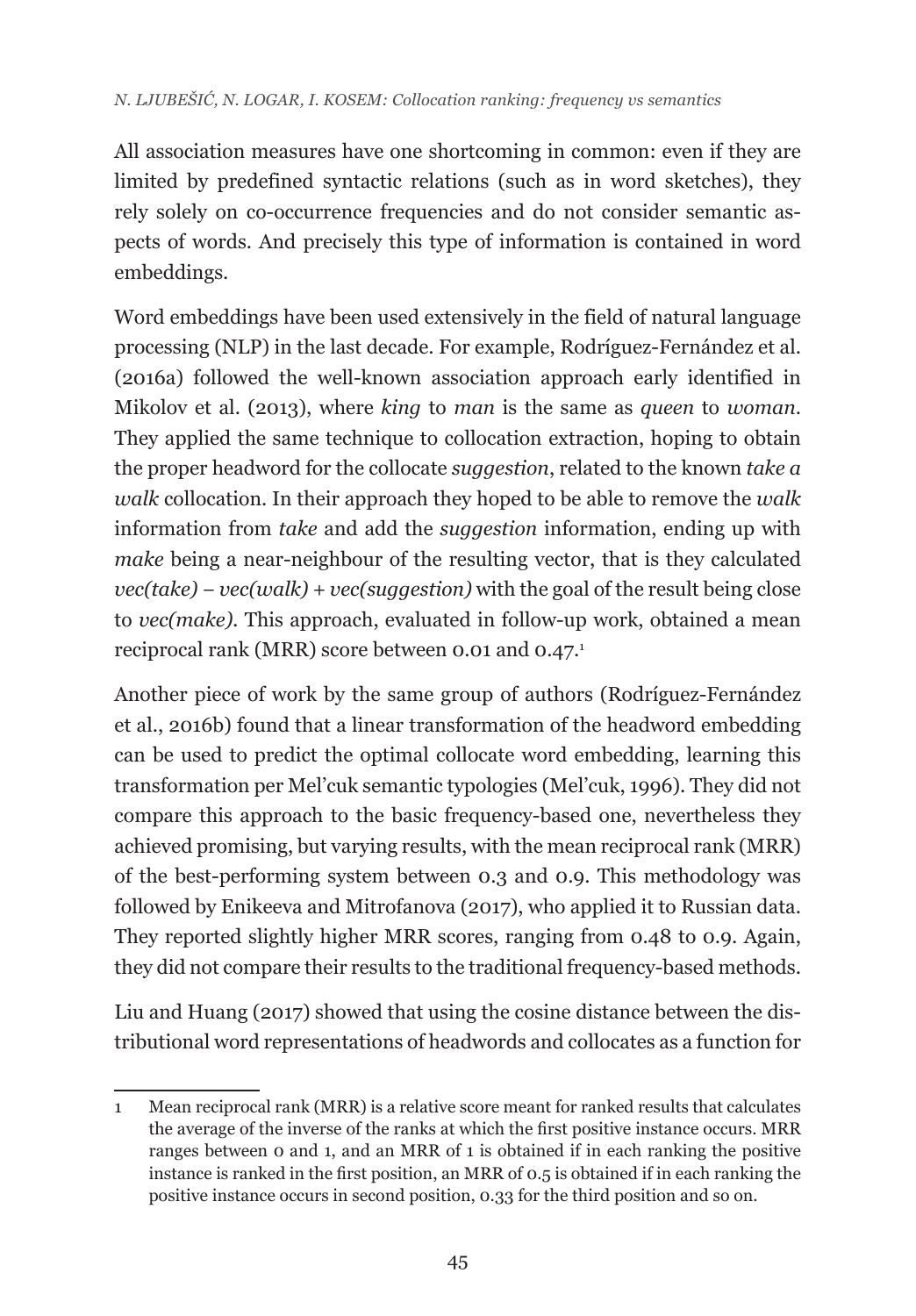ranking collocation candidates yielded just slightly better results measured by F1 than the chi-square and mutual information co-occurrence statistics. Additionaly, Wanner et al. (2017) [used distributional word representation to](https://academic.oup.com/ijl/article-abstract/30/2/167/2555472?redirectedFrom=fulltext)  [classify collocations into semantic classes, and Garcia et](https://academic.oup.com/ijl/article-abstract/30/2/167/2555472?redirectedFrom=fulltext) al. (2017) used mul[tilingual word embeddings to find collocation translations in other languages.](https://academic.oup.com/ijl/article-abstract/30/2/167/2555472?redirectedFrom=fulltext)

Examining related literature, we can conclude that regardless of the fact that word embeddings are a very popular source of semantic information and that their usage as input features for making predictions in NLP has been considered a standard approach for years now, they have not yet been tested in a supervised learning setting on the task of general collocation ranking.

### **3 RESEARCH**

## **3.1 Methodology**

## **3.1.1 Research questions**

In order to establish how well word embeddings tackle the task of collocate ranking for lexicographic purposes in the case of Slovene, we compared the embeddings results to the results obtained using the logDice method. The comparisons were made in a quantitative and qualitative way and were led by the following three research questions:

- *Q1:Which approach produces lexicographically more relevant rankings of collocates: the one that uses machine learning over manually annotated data, or the one that uses heuristics?*
- *Q2:Which approach is a more useful source of information for the rankings of collocates: the word embeddings approach, which encodes distributional semantics of words, or the logDice approach, which encodes frequency information?*
- *Q3:Which ranking of collocates is preferred by lexicographers: the embeddings ranking, or the logDice ranking?*

As questions imply, we wanted to know whether the currently still dominant approach of using heuristics for collocate ranking is really better than the machine learning approach, which implicitly learns the underlying rules from examples. The second question was aimed at comparing two sources of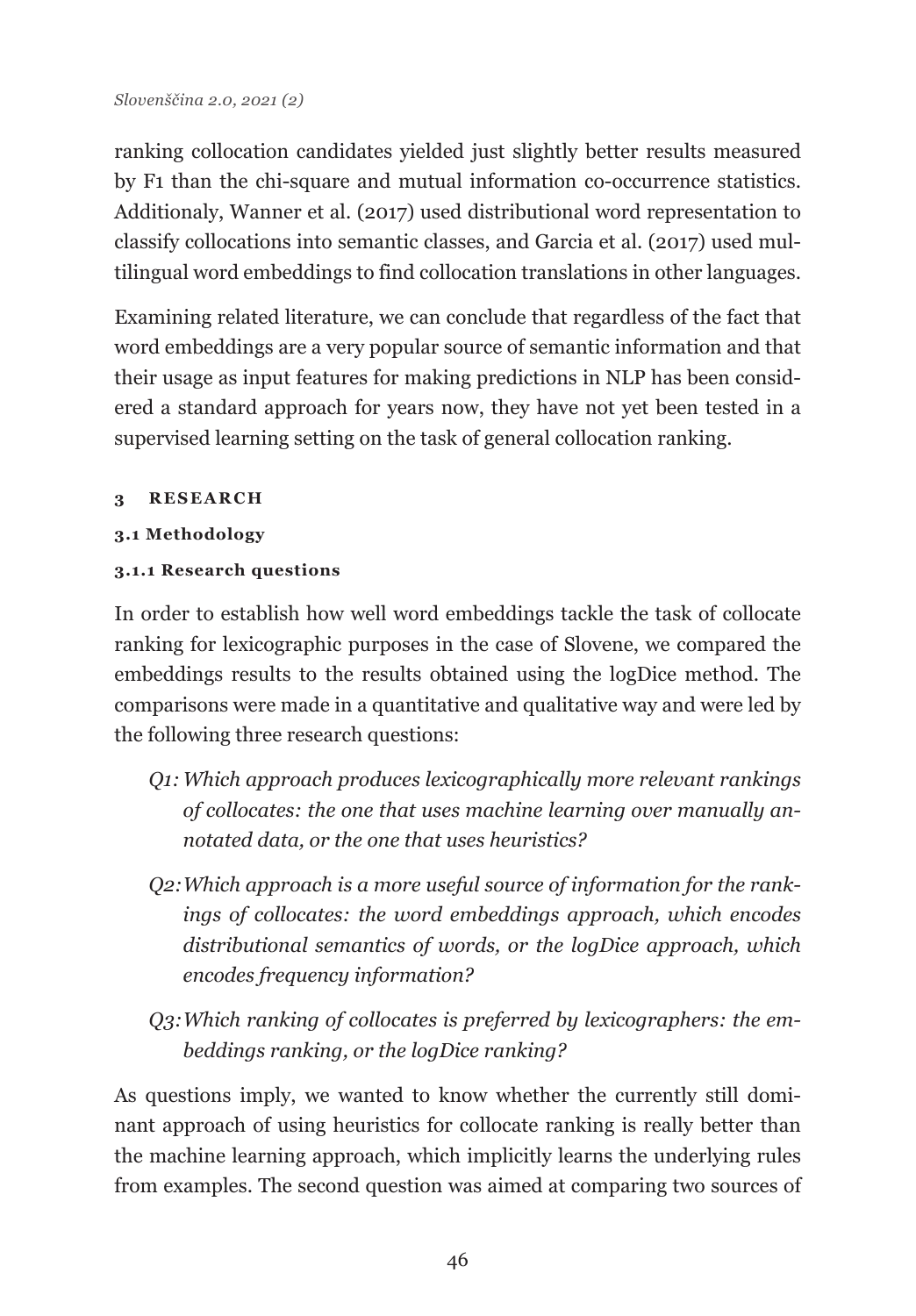information – frequency, which is used in a heuristic way in logDice, and distributional semantics, which is exploited from word embeddings via machine learning. Finally, our third question put potential users of the two compared approaches (i.e. lexicographers) into focus and examined their preferences in actual cases.

## **3.1.2 Collocation datasets**

## **3.1.2.1 KOLOS dataset**

The KOLOS dataset contained a carefully selected set of 333 headwords, consisting of 154 nouns, 73 verbs, 81 adjectives, and 25 adverbs. The selected headwords were as heterogeneous as possible in terms of word class subcategories (e.g. plural nouns, countable nouns, transitive vs intransitive verbs etc.), corpus frequency, level of polysemy (number of different meanings), semantic characteristics (e.g. abstract vs concrete senses; qualitative vs classifying adjectives), etc. For each headword, we used collocations extracted for the purposes of the Collocations Dictionary of Modern Slovene (Kosem et al., 2018; Kosem et al., 2019). It should be noted that we already had a set of validated collocations from the Slovene Lexical Database (Gantar et al., 2016), and in order to devise a training dataset of good and bad collocation candidates, we decided to annotate only new ones (i.e. not yet validated collocations). This meant that we were often annotating the collocations slightly lower down the logDice-ordered list for each grammatical relation.

In the annotation task, the annotators were presented with a collocation, the information of its grammatical relation, and a corpus example of its use. The annotation of collocations was conducted in the Pybossa tool, $^{\text{2}}$  with each collocation being annotated by three annotators-linguists. The examples were extracted with the GDEX tool (Kosem et al., 2013) in the Sketch Engine (Kilgarriff et al., 2008), using the Slovenian configuration. The annotators were presented with three main answer groups – YES ('yes, this is a valid collocation'), NO ('no, this is not a collocation') and I DON'T KNOW ('I don't know if this is a collocation or not') (the YES and NO groups had additional sub-options, but they were not used in this experiment).

<sup>2</sup> <https://mnozicenje.cjvt.si/>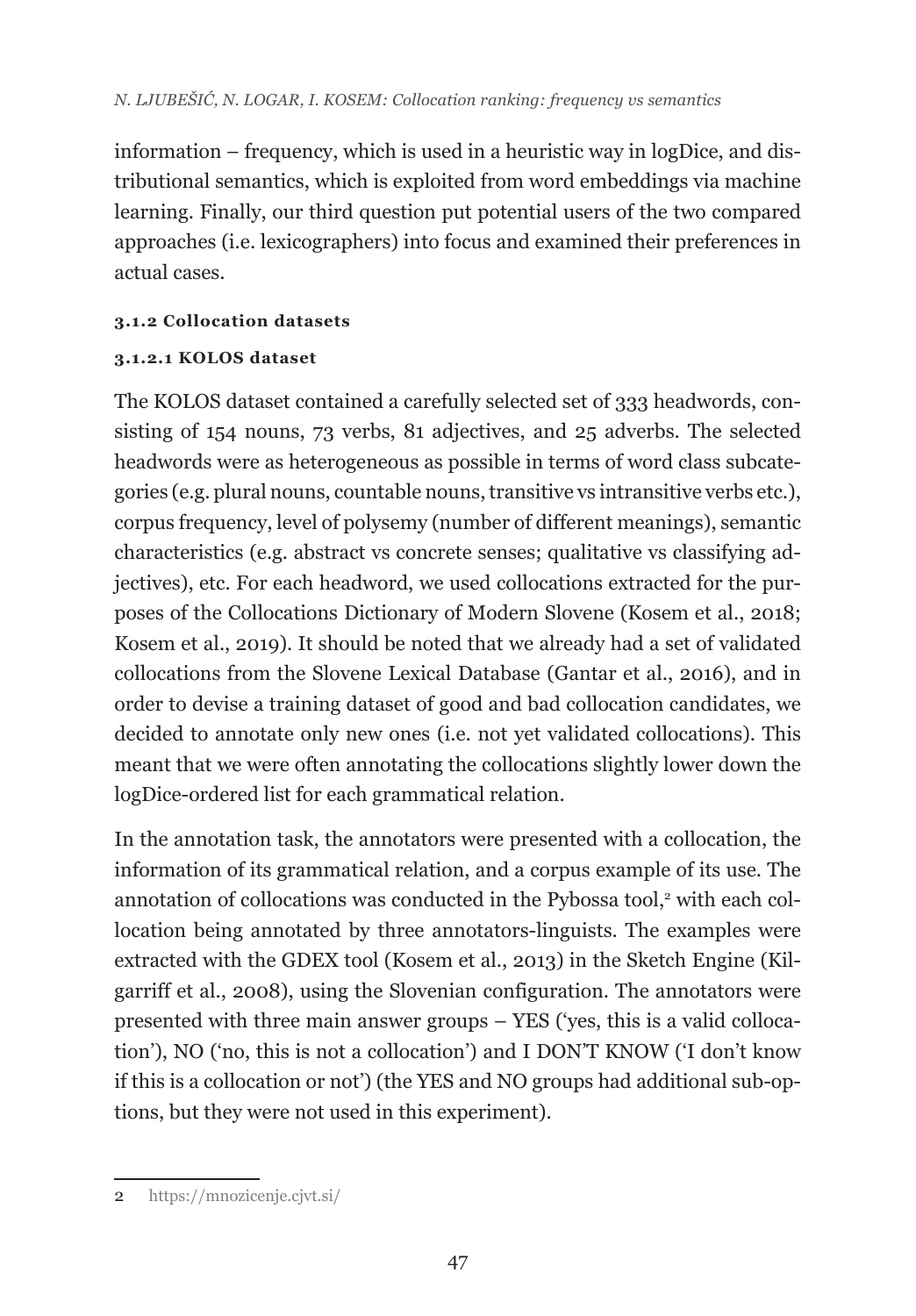Taking YES, NO and I DON'T KNOW answers, the agreement was analysed and the final decision for the training dataset, which could only be YES or NO, was made on the basis of the agreement (e.g. total agreement was YES or NO), while in borderline cases the final decision was made by making additional annotation or after joint discussion by the annotators.

The whole KOLOS dataset consisted of 17,540 collocation candidates belonging to 260 different grammatical relations. For the experiments performed in this paper we organised collocation candidates under 7,460 headwords (those being any of the two lexical parts of a bidirectional grammatical relation, so for *take a walk* we would have two collocations, once under the headword *take*, once under the headword *walk*). Experiments were done only on headwords that (1) had at least 10 collocation candidates for a specific grammatical relation as our evaluation was headword-based (this was the only data organisation that allowed evaluation of frequency-based statistics), and that (2) covered both the positive and the negative class so that discriminative machine learning (distinguishing between good and bad examples) can be performed. With these selection criteria the KOLOS dataset was shrunk to the most frequent 8 grammatical relations (actually 4 bidirectional relations), 212 headwords and 2,671 collocation candidates.

### **3.1.2.2 KAS dataset**

The KAS dataset is a set of academic Slovene headwords, such as *analiza* (*analyses*), *tabela* (*table*), *razlikovati* (*to distinguish*), *relativno* (*relatively*), accompanied by collocations and examples of use (Logar et al., 2019). The set was built from a one-billion-word corpus KAS (Erjavec et al., 2020). The corpus was harvested from the Open Science Portal of Slovenia (2000–2015). For the most part (71% of tokens), it consists of BSc and BA theses, followed by MSc and MA theses (20%), and PhD theses (4%). Firstly, the initial list of candidates for the vocabulary of academic headwords was built by using the method of frequency profiling (Rayson and Garside, 2000). With this method we extracted lemmas that most differentiated the KAS corpus from a fiction part of the general corpus Kres (Logar et al., 2012, p. 79–97). Secondly, we inspected each lemma on the list in the KAS corpus concordances, and also checked its typical context in the Sketch Engine tool. In this manner we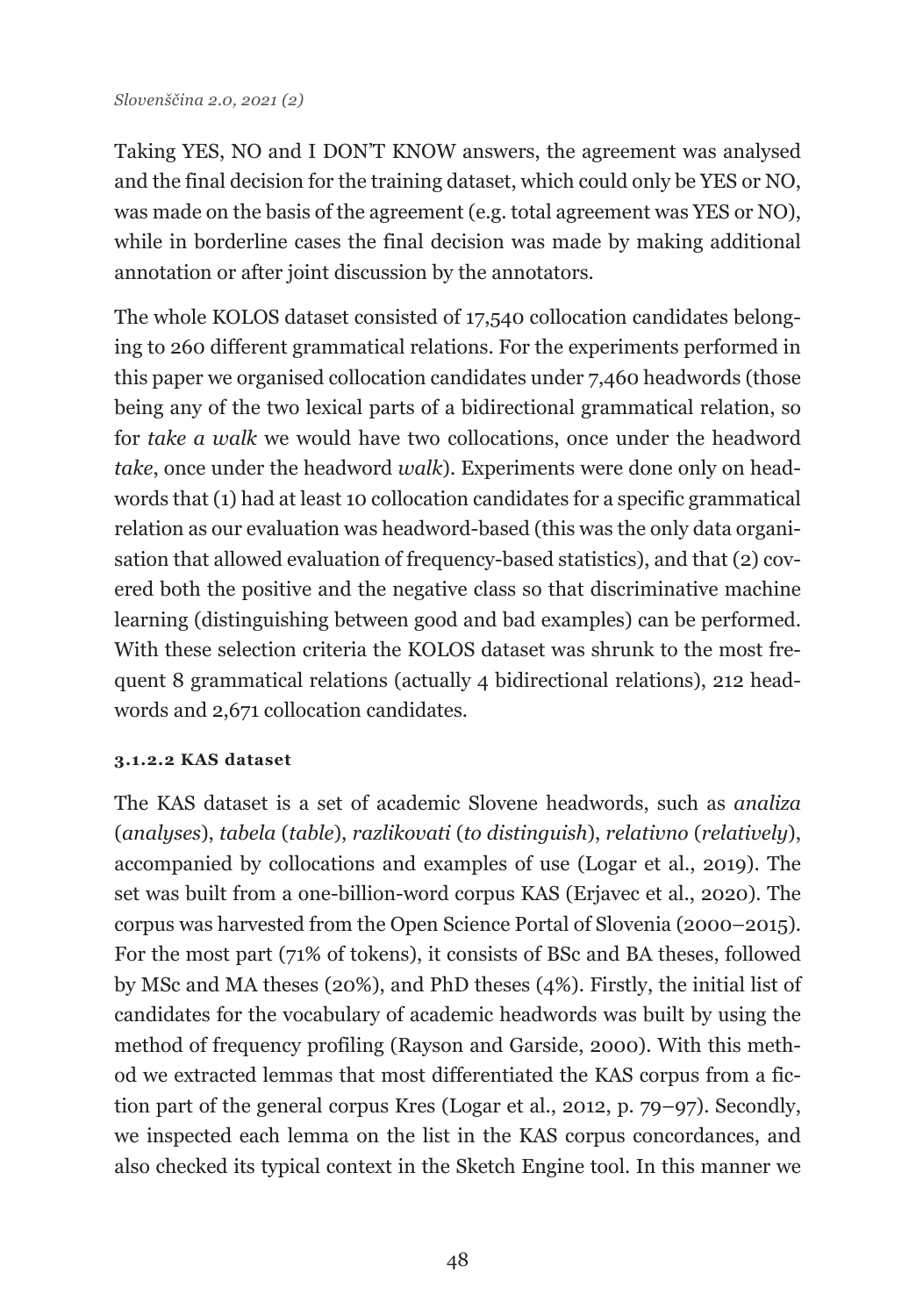determined whether the word in question belonged to a common expert discourse or not (the latter were excluded as it meant they were either grammatical words or technical terms). And thirdly, the final list of 463 headwords identified as typical of academic Slovene was supplemented by collocations and three examples of use for each collocation. The extraction of data was automatic; we used the same methodology as in the case of the KOLOS dataset (Kosem et al., 2011; Krek, 2012; Gantar et al., 2015; Kilgarriff and Kosem, 2012; Logar et al., 2014).

Automatically extracted data was then reviewed. We corrected the most obvious tagger performance mistakes, rearranged not ideally semantically grouped collocates, and deleted personal proper names, deixis, modal verbs and verbs with very broad meaning (e.g. *to be*, *to be about (sth)*). Nevertheless, all deletions remained part of the dataset, but were labelled as NEGATIVE collocation candidates.

Content-wise, the KAS dataset was heterogeneous with regards to its meaning and text function, but was either obviously or indirectly related to three roughly defined segments (Logar and Erjavec, 2019, p. 212–213): (a) the formal structure and the writing of academic texts (e.g. in English *bibliography*, *introduction*, *conclusions*; *empirical*, *defined*, *mentioned*; *to define*, *to cite*); (b) the methodology of academic texts (e.g. *method*, *hypothesis*, *respondent*; *to analyse*, *to identify*, *to classify*); or (c) the presentation and interpretation of the research data (e.g. *number*, *portion*, *dependence*; *measured*, *calculated*, *accurate*; *to result from*, *to indicate*, *to cause*; *subsequently*, *relatively*, *successfully*). With regard to word class, out of 463 headwords 226 were nouns, 119 adjectives, 86 verbs, and 32 adverbs (Logar et al., 2019). As far as the use in the KAS corpus is concerned, all words in the KAS dataset were monosemous.

In total, the KAS dataset consisted of 70,254 collocation candidates belonging to 342 different grammatical relations, organised under 5,220 headwords. By applying the same selection criteria as on the KOLOS dataset, our final KAS dataset on which we performed experiments shrunk to 8 grammatical relations (gramrels hereafter), 525 headwords and 14,722 collocation candidates.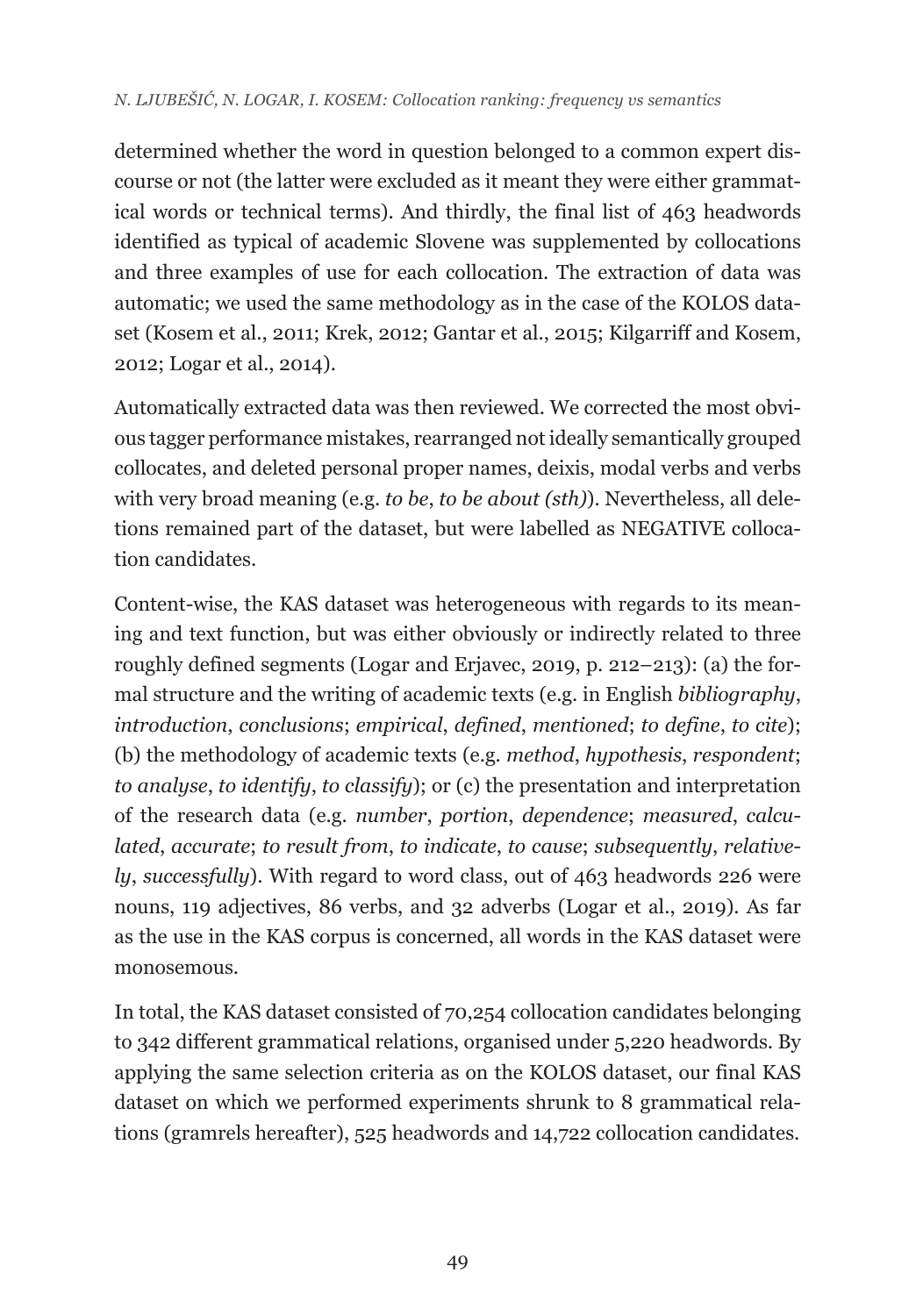## **3.1.3 Corpus information**

The frequency and semantic information for our collocation candidates was obtained from the Gigafida 2.0 corpus (Krek et al., 2020). For calculating the frequency and logDice information as representatives of the frequency signal we used the Sketch Engine API. For calculating the (head)word embeddings as representatives of the semantic signal we used the fastText tool (Bojanowski et al., 2016) – in skip-gram mode with default parameters – and the lemma and part-of-speech annotations present in Gigafida 2.0, KAS and other large corpora of Slovene (Ljubešić and Erjavec, 2018).

## **3.2 Experiment**

As explained in the Introduction section, our experiment consisted of two main parts:

- 1. the quantitative analysis, and
- 2. the qualitative analysis.

In both, we compared two approaches to collocate ranging, i.e. the logDice method and the word embeddings method. In the quantitative analysis, we performed two parts of the experiment, and in the qualitative part one more followed. Each of the three parts of our experiment was directly related to one of the research questions formulated at the beginning of the research.

### **3.2.1 Quantitative analysis**

## **3.2.1.1 Experimental setup**

In the quantitative part of the experiment, our goal was to compare traditional statistic-based approaches to collocate ranking with approaches based on machine learning. Since the only organisation that we can obtain through traditional approaches are ranked results (collocation candidates with higher frequency or higher logDice score are ranked higher), we set up our machine-learning experiments also in the way that enabled us to obtain ranked results. To evaluate traditional methods in their regular usage scenario, we performed evaluation on a per‑gramrel and per-headword basis.

For our evaluation metric, we used the AUC (area-under-the-curve) ROC (receiver operating characteristic) score, which is considered to be the go-to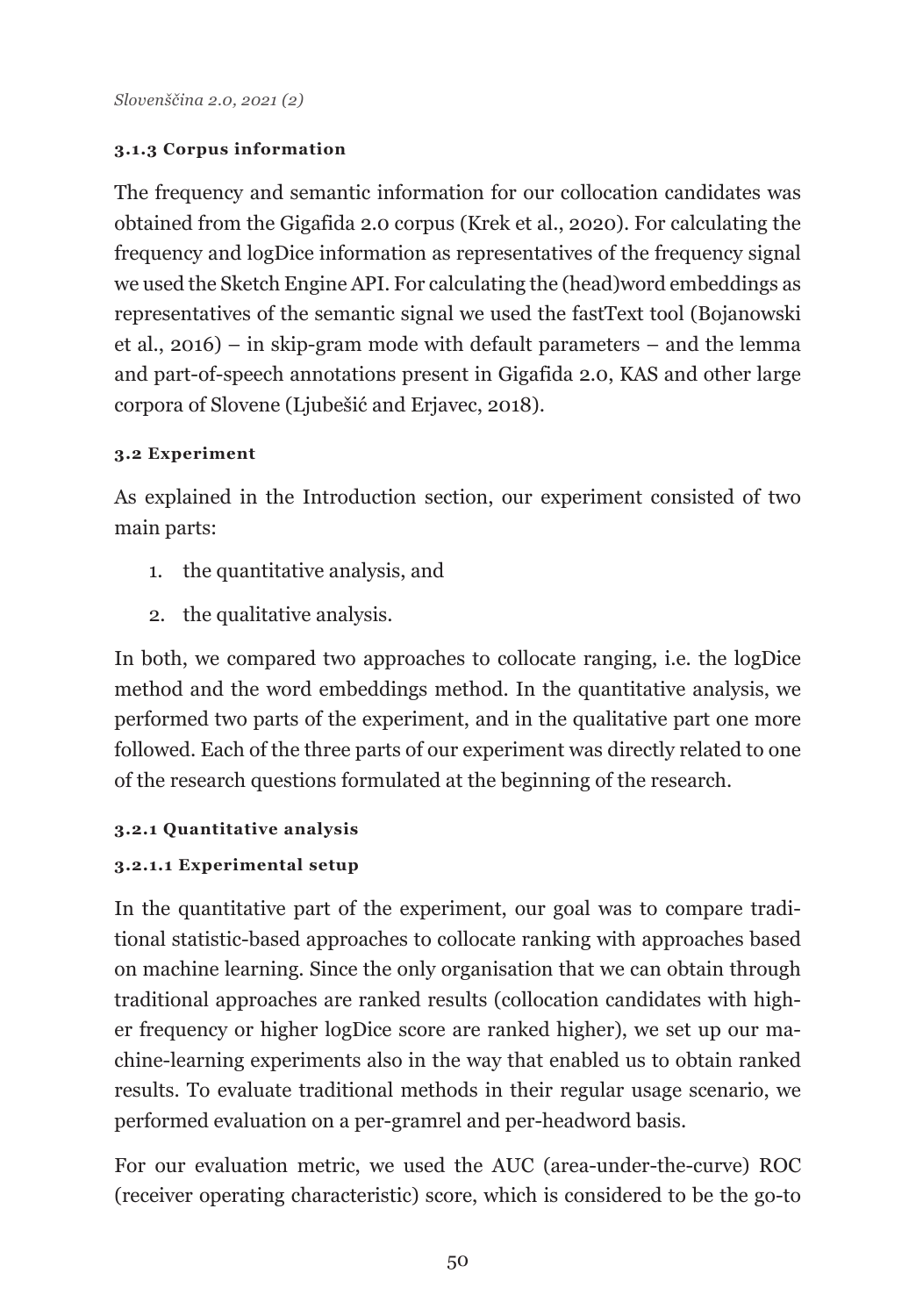evaluation metric for ranking results, especially if the classes (positive and negative collocation candidates) are not balanced. Precisely this was the case in our datasets as in our original KOLOS dataset we had 13,812 positive candidates and 3,728 negative ones. The situation in the KAS dataset was similar, with 53,150 positive and 8,811 negative collocation candidates.

The AUC ROC score quantifies the quality of a ranking result, with the worst-possible ranking (all negative collocation candidates being ranked higher than all positive candidates) obtaining the result of 0.0, a perfect ranking (all positive collocation candidates being ranked higher than all negative collocation candidates) obtaining the result of 1.0, and a random ranking (positive and negative candidates being randomly mixed) obtaining the result of 0.5.

For performing supervised machine learning experiments, we used support-vector machines (SVMs), a regular go-to algorithm in traditional machine learning. We did not use more recent neural-network approaches as (1) their parameters are harder to interpret, and (2) initial experiments on our datasets had shown very similar results regardless of the machine‑learning approach used. We had to be able to predict continuous values to be used for ranking candidates, thus we trained SVM regressors. All our implementations are written in the scikit-learn toolkit (Pedregosa et al., 2011).

Given that we obtained AUC ROC scores per each ranking (i.e. for each gramrel and headword we got a score), we had to set up a way to average all scores on some defined level. We aimed at averaging on the gramrel and overall level. As (1) different headwords under specific gramrels had a different number of candidates, and (2) different gramrels had a different number of candidates, we decided to normalise our results given the number of candidates, that is each collocation candidate would have the same impact on the final score of a method.

Supervised machine learning required two sets of data: training data (the data the model is built on) and testing data (the data the built model is evaluated on). Therefore, we performed a five-fold cross-validation, that is we split our training data into five groups, running five iterations of using four groups for training and one group for testing. By doing so we managed to evaluate the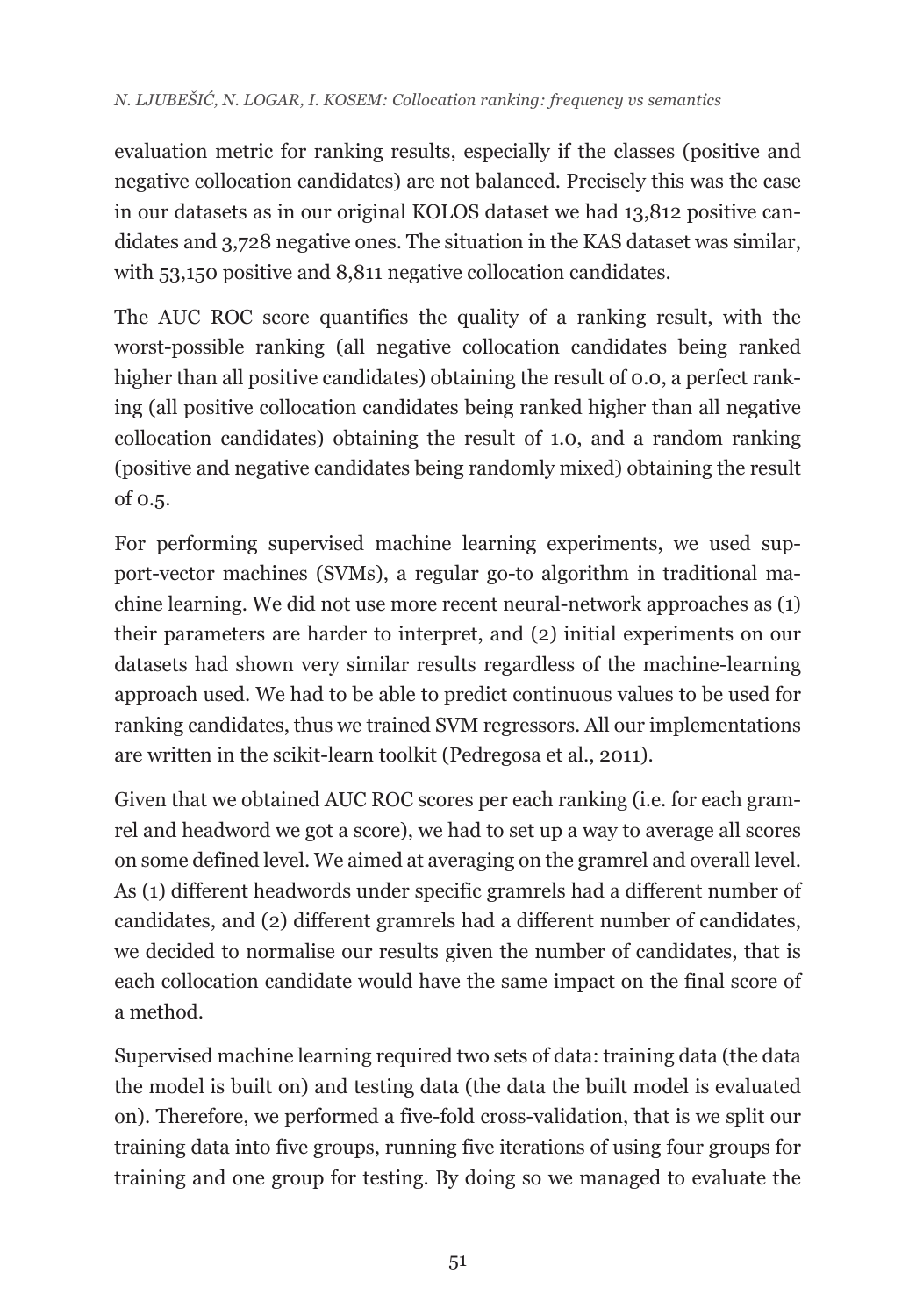model on each data point available, which is directly comparable to the output of the statistic-based ranking methods where we do not require training data. Furthermore, we made sure that headwords were sampled into groups, so that there was no spillage between training and testing data (e.g. training on some collocations of a headword and testing on other collocations of that headword). This makes the machine-learning approach quite challenging and measures to what extent the model can generalise regularities on the gramrel level, but not on the level of specific headwords present in our dataset.

## **3.2.1.2 Results**

As explained, we obtained results on two datasets, KOLOS and KAS, by comparing four different approaches to collocation candidate ranking:

- freq: ordering via decreasing frequency of the collocations;
- logDice: ordering via decreasing logDice statistic of the collocations (using the frequencies of the headword, collocate and collocation);
- SVM freq: machine learning the ranking from the frequency of the collocation, the headword, the collocate and the logDice statistic (all frequencies being represented on the logarithm scale);
- SVM\_emb: machine learning the ranking from the embeddings of the headword, the collocate, and a sum of the two embeddings (to represent in a basic fashion the interaction between the two embeddings).

In Table 1, we present our results on the KOLOS dataset, together with the statistics on the size of the dataset for each gramrel. In Table 2, we give a similar description and results on the KAS dataset. Focusing first on the overall results on each dataset (the TOTAL row), the depicted picture is quite simple. The answer to our first research question, namely whether machine learning approach produces more relevant rankings of collocates than the approach based on heuristics, is positive. On the KOLOS dataset the two statistic-based approaches yielded scores of 0.52 and 0.47, while the two machine-learning-based approaches obtained scores of 0.58 and 0.71. On the KAS dataset the statistic-based approaches achieved scores of 0.58 and 0.63, while the machine-learning-based approaches obtained scores of 0.76 and 0.87.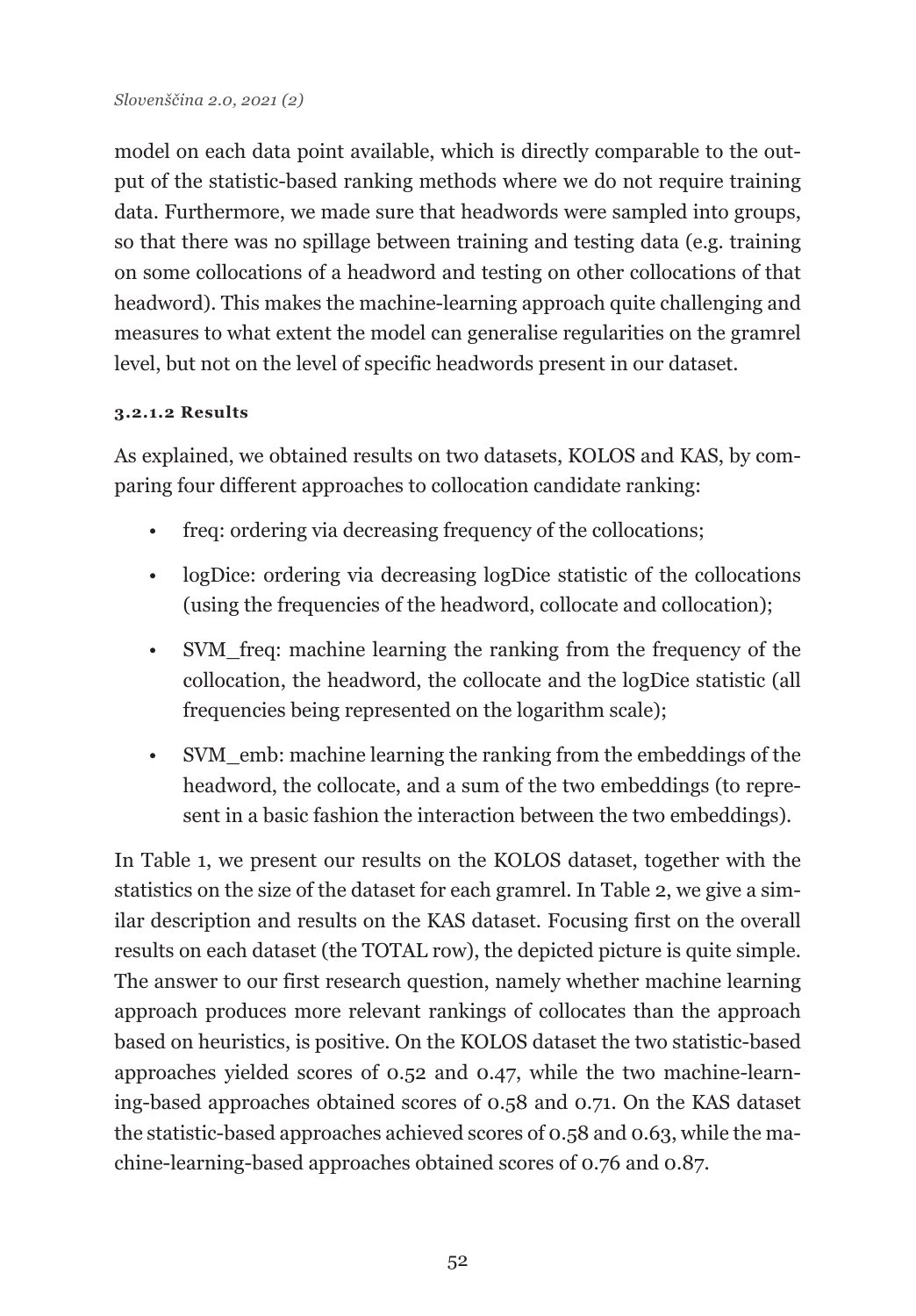With our second research question regarding the usefulness of both ambeddings approach and the logDice approach we again favoured the former. On the KOLOS dataset the frequency-based learning obtained the score of 0.58, while the semantic-based approach achieved the score of 0.71. On the KAS dataset the numbers obtained were 0.76 and 0.87, aiming at the same conclusion. Even more, there was only one gramrel (among 16) on which the machine-learning approach based on semantic information did not score the best results among the four approaches evaluated here (namely, the logDice score 0.65 for the *VERB + noun (accusative)* gramrel, see italics in Table 2).

An interesting, if not troubling observation is that ranking results via heuristics are quite close to the random baseline, with an average result on the KOLOS dataset of around 0.5 and on the KAS dataset of around 0.6. This suggests that their ranking is actually quite incapable of pushing the negative candidates as far down as possible. However, it still might be that the overall order of candidates via these two heuristics is useful for human use. In our experiments, we were aware only of the positive vs negative collocation candidate distinction and not of all subtle differences that collocations bring in a ranking scenario.

| gramrel                      | # heads | # collos | freq  | logDice | SVM freq | SVM_emb |
|------------------------------|---------|----------|-------|---------|----------|---------|
| adjective + NOUN             | 38      | 576      | 0.526 | 0.405   | 0.56     | 0.653   |
| ADJECTIVE + noun             | 54      | 983      | 0.503 | 0.463   | 0.534    | 0.692   |
| $NOLIN + noun$<br>(genitive) | 22      | 481      | 0.698 | 0.353   | 0.712    | 0.78    |
| $noun + NOUN$<br>(genitive)  | 47      | 967      | 0.517 | 0.501   | 0.631    | 0.723   |
| VERB + noun<br>(accusative)  | 13      | 231      | 0.468 | 0.443   | 0.432    | 0.64    |
| verb + NOUN<br>(accusative)  | 13      | 242      | 0.444 | 0.405   | 0.472    | 0.737   |
| $ADVERB + adjective$         | 12      | 261      | 0.368 | 0.677   | 0.602    | 0.802   |
| adverb + ADJECTIVE           | 13      | 221      | 0.584 | 0.62    | 0.515    | 0.669   |
| <b>TOTAL</b>                 | 212     | 3962     | 0.523 | 0.469   | 0.577    | 0.71    |

**Table 1:** *KOLOS dataset: the ranking results of the machine learning approach\**

\* Capital items: the headword and the starting point of the collocation (also from here forward, i.e. in Table 2, Table 4, etc.).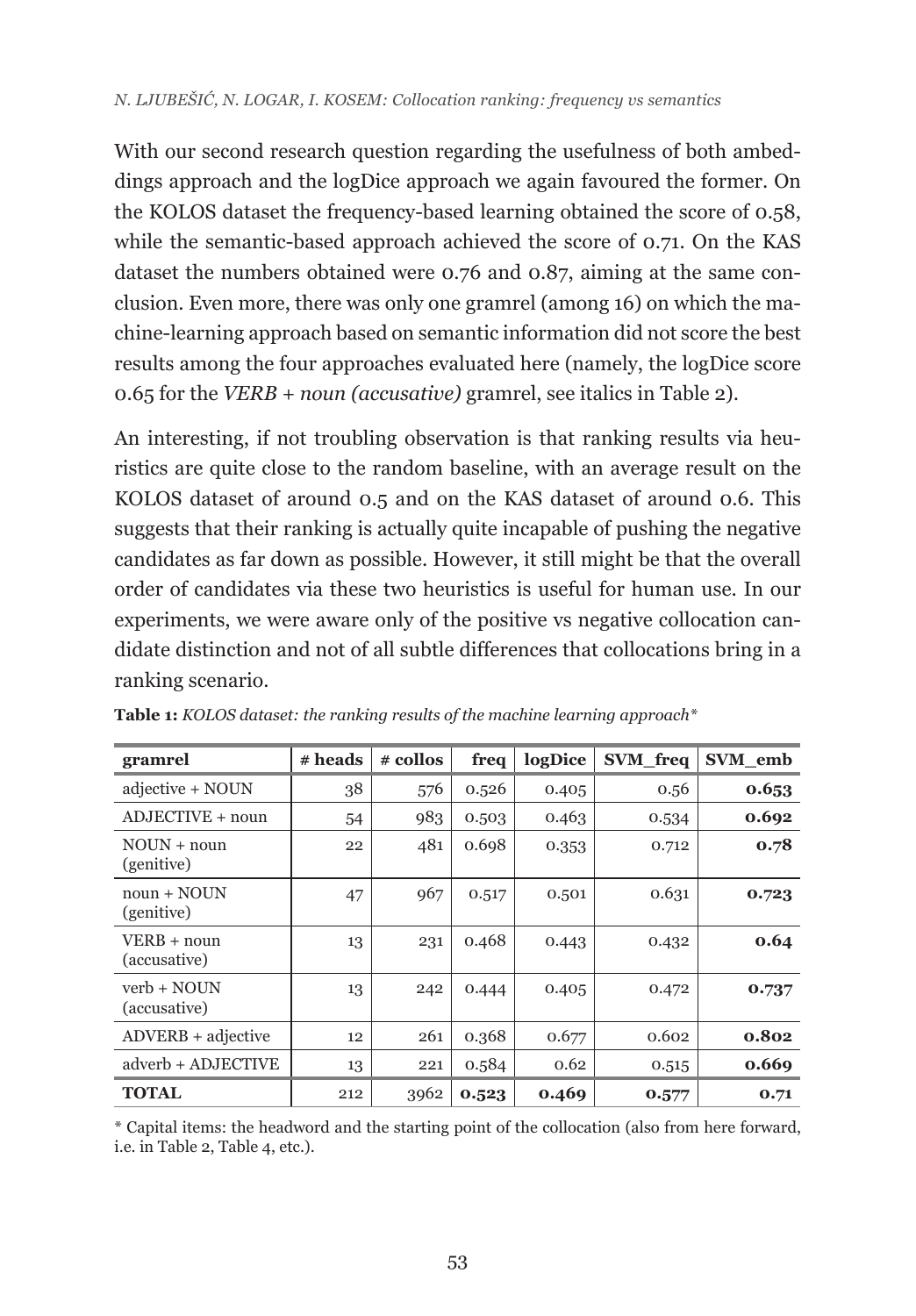| gramrel                       | # heads | # collos | freq  | logDice | SVM freq | SVM_emb |
|-------------------------------|---------|----------|-------|---------|----------|---------|
| $ADJECTIVE + noun$            | 53      | 1737     | 0.537 | 0.563   | 0.665    | 0.738   |
| adjective + NOUN              | 118     | 3045     | 0.58  | 0.689   | 0.8      | 0.932   |
| $NOLIN + noun$<br>(genitive)  | 46      | 1677     | 0.559 | 0.534   | 0.603    | 0.866   |
| $noun + NOUN$<br>(genitive)   | 72      | 1999     | 0.565 | 0.556   | 0.623    | 0.878   |
| VERB + noun<br>(accusative)   | 18      | 828      | 0.619 | 0.651   | 0.59     | 0.556   |
| $verb + NOUN$<br>(accusative) | 77      | 1947     | 0.632 | 0.597   | 0.913    | 0.922   |
| $ADVERB + adjective$          | 52      | 1468     | 0.745 | 0.709   | 0.802    | 0.894   |
| adverb + ADJECTIVE            | 89      | 2021     | 0.431 | 0.706   | 0.915    | 0.954   |
| <b>TOTAL</b>                  | 525     | 14722    | 0.576 | 0.628   | 0.757    | 0.871   |

**Table 2:** *KAS dataset: the ranking results of the machine learning approach*

For the different gramrels we also performed a correlation analysis to measure to what degree the results through gramrels and applied methods are stable between the two datasets. We calculated the Pearson correlation coefficient between the 8 results for each of the four methods on the KOLOS and on the KAS dataset. For the frequency method, we obtained a significant ( $p = 0.043$ ) strong negative result ( $r = -0.722$ ), and for the logDice method we again obtained a significant ( $p = 0.029$ ), but strong positive result ( $r = 0.758$ ). For the SVM\_freq method our result was not significant ( $p = 0.36$ ) and was moderately negative ( $r = -0.375$ ), while for the SVM emb method the result was also not significant ( $p = 0.183$ ), but was moderately positive ( $r = 0.524$ ). These results show that in the machine learning scenario achievements on specific grammatical relations differ quite a lot between datasets, while the logDice method was similarly (un-)successful on different gramrels. Nevertheless, the samples we obtained these calculations on are very small and one should take these results with caution. The only claim that could be made here is that in most cases the per-gramrel results are quite inconsistent.

#### **3.2.2 Qualitative analysis**

#### **3.2.2.1 Experimental setup**

We expected that lexicographers, too, would prefer the machine-learning results to those of heuristics, hence we tested our third hypothesis by presenting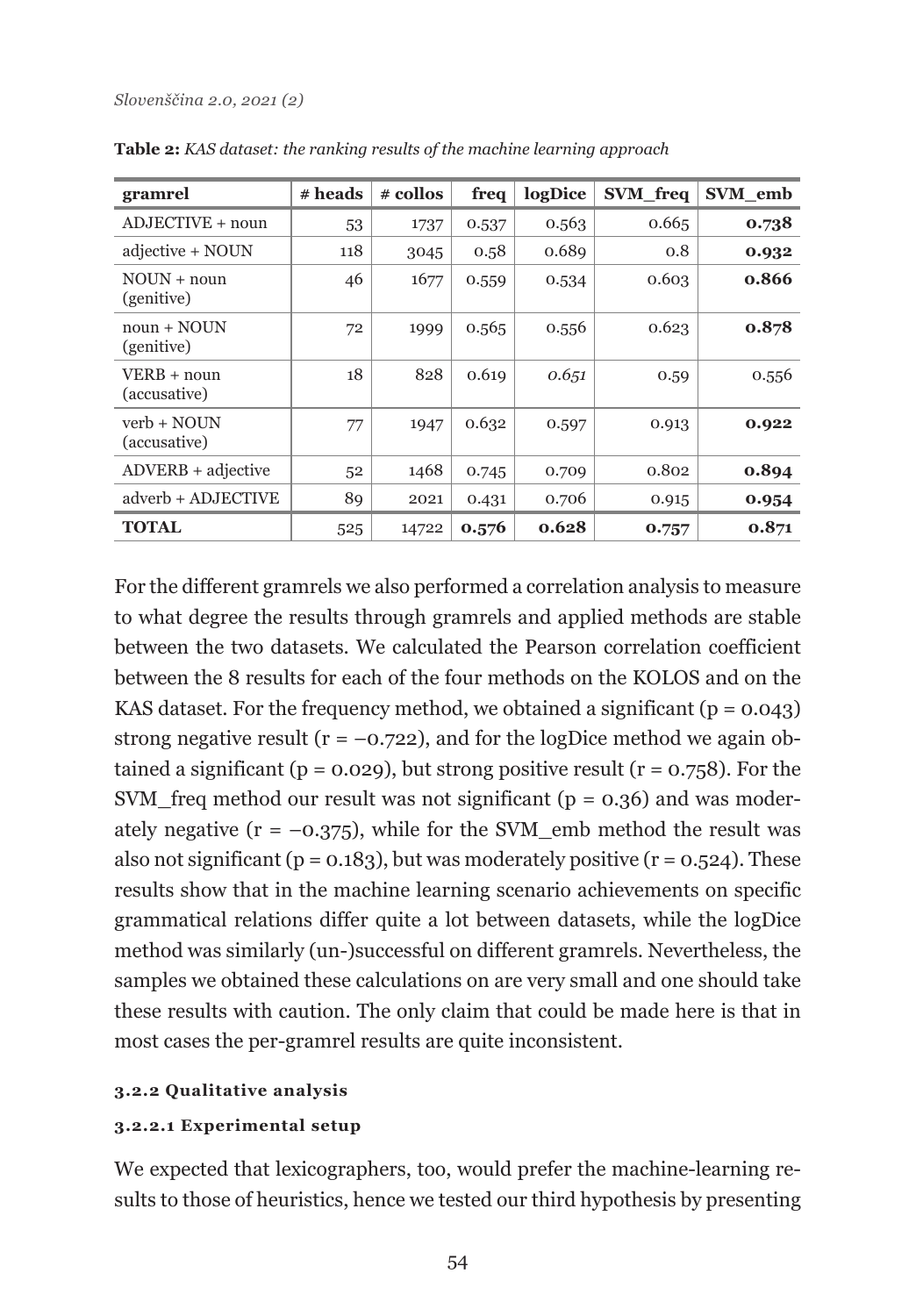them with two side-by-side columns for each headword in a specific grammatical relation, one column representing logDice ranking and one column representing embeddings ranking of collocates (see an example in Table 3). Lexicographers were asked to evaluate which column was more informative to them (column A or B), but they could also choose an answer *Both columns are similarly (un)informative*. This meant that either (a) both measures were equally informative or useful, or that (b) none of the measures was informative or useful. In addition, participants were alerted to the fact that they were evaluating results of the two aforementioned collocation extraction methods, but did not know which column was the result of which method. We also instructed them to pay more attention to top halves of lists in both columns. No other instructions for the evaluation process were given.

| ranking | logDice(A)                   | embeddings (B)               |  |
|---------|------------------------------|------------------------------|--|
| 1.      | zob $(tooth)$ **             | stena (wall (interior))      |  |
| 2.      | sneg (snow)                  | <u>pokrajina (landscape)</u> |  |
| 3.      | marmor ( <i>marble</i> )     | <u>oblačilo (clothes)</u>    |  |
| 4.      | polt (complexion)            | perilo ( <i>washing</i> )    |  |
| 5.      | perilo ( <i>washing</i> )    | kamen (stone)                |  |
| 6.      | platno ( <i>linen</i> )      | marmor ( <i>marble</i> )     |  |
| 7.      | papir ( <i>paper</i> )       | obleka ( <i>dress</i> )      |  |
| 8.      | stena (wall (interior))      | koža ( <i>skin</i> )         |  |
| 9.      | zid ( <i>wall</i> )          | platno (linen)               |  |
| 10.     | kamen (stone)                | zid ( <i>wall</i> )          |  |
| 11.     | nebo (sky)                   | sneg (snow)                  |  |
| 12.     | obleka ( <i>dress</i> )      | nebo ( <i>sky</i> )          |  |
| 13.     | <u>oblačilo (clothes)</u>    | papir ( <i>paper</i> )       |  |
| 14.     | <u>pokrajina (landscape)</u> | polt (complexion)            |  |
| 15.     | <u>koža (skin)</u>           | zob (tooth)                  |  |
| 16.     | obraz ( <i>face</i> )        | obraz ( <i>face</i> )        |  |

**Table 3:** *KOLOS dataset: headword* belina *(whiteness), grammatical relation: NOUN + noun (genitive) (the whiteness of \_\_)*

\*\* Bold print = in the case of the embeddings method, a noticeable drop in the ranking; underlined words = in the case of the embeddings method, a noticeable increase in the ranking.

This part of the experiment was partially done via a set of .txt documents and partially via an online survey. First, a preliminary evaluation on a smaller set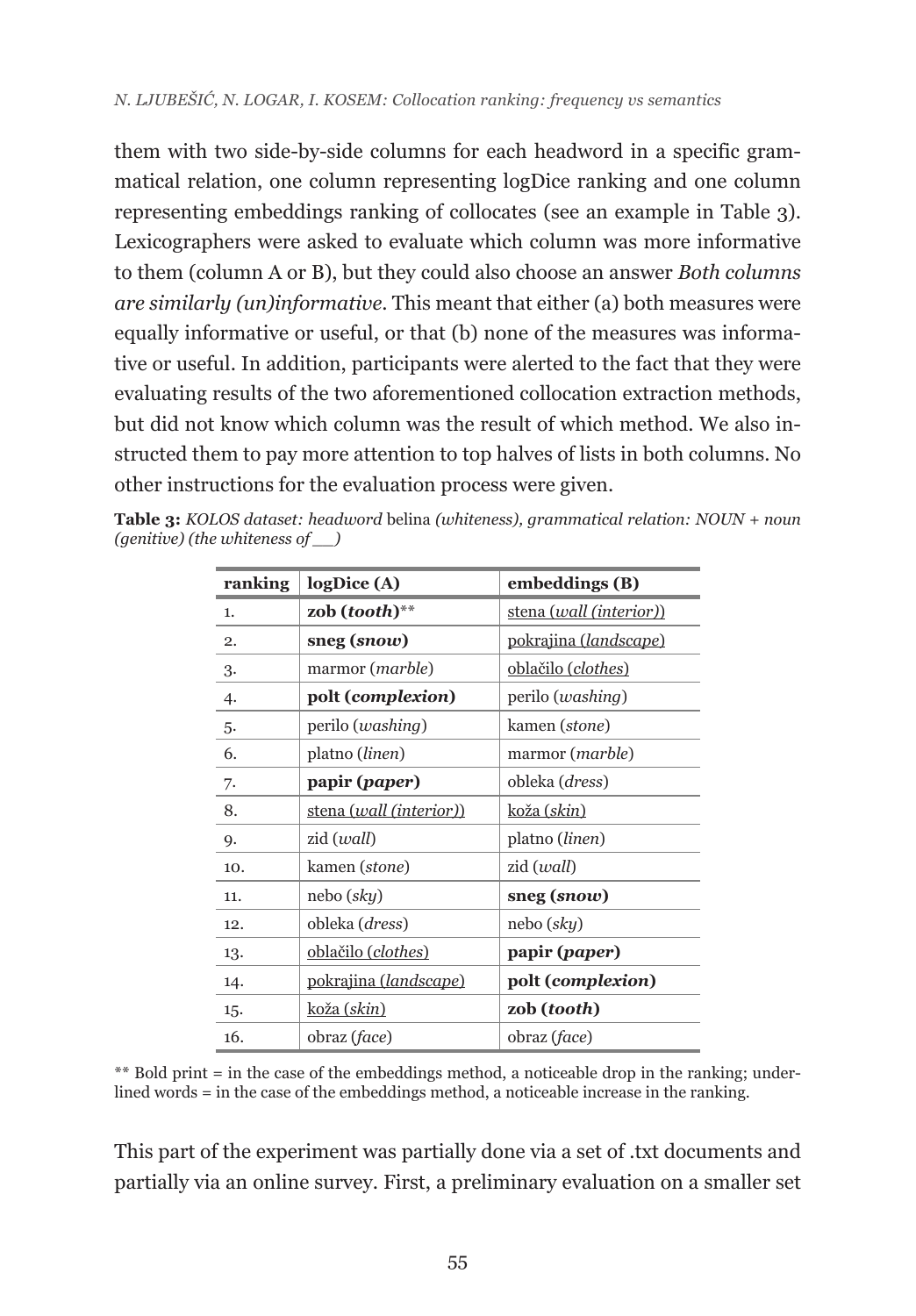of .txt documents was performed by two lexicographers; one familiar with the KAS database and the other familiar with the KOLOS database. During this phase, the lexicographer evaluating the KAS database favoured logDice as having better ranking results, while the second lexicographer in some cases preferred the embeddings and noticed that the performance of this method might have been gramrel dependent. Since preliminary evaluation was inconclusive, seven other lexicographers were later invited to participate in the study (that is the online survey part of it).

The questionnaire of the online survey only included headwords from the KO-LOS dataset, while the KAS dataset was further inspected only by the lexicographer who conducted the preliminary analysis. The reason for this decision was that all lexicographers invited to the online survey had experience with general dictionary and general dictionary-like resources and they were all involved in the KOLOS project, while only one lexicographer participated in the KAS project, that is the part that focused on general academic discourse vocabulary. Since we wanted to keep the expectations and initial positions of all of the lexicographers homogeneous, we kept them separate, as well as the datasets they evaluated.

Further KAS dataset analysis that was performed, as mentioned, by one lexicographer was done on eight randomly chosen headwords in ten different grammatical relations (i.e. 80 headwords: 24 nouns, 8 adjectives, 32 verbs, 16 adverbs), which in total summed up to 2,095 collocations repeated in two columns. On average, this meant 26 collocates per headword in a specific gramrel (with the smallest number of 10 and the largest number of 93 collocates per headword). In this second phase of the evaluation, the lexicographer evaluating the KAS dataset paid a closer attention to top halves of collocate columns, as did the online survey participants.

The online survey consisted of 63 headwords (34 nouns, 18 adjectives, 11 verbs) and their collocates in seven different grammatical relations. Because we wanted to broaden the number of gramrels, only three of them were the same in both datasets. The survey was divided into seven separate grammatical relation subsurveys, which meant that each grammatical relation had its own survey link. This was done to keep the cognitive load manageable for participants (they could complete the survey for one grammatical relation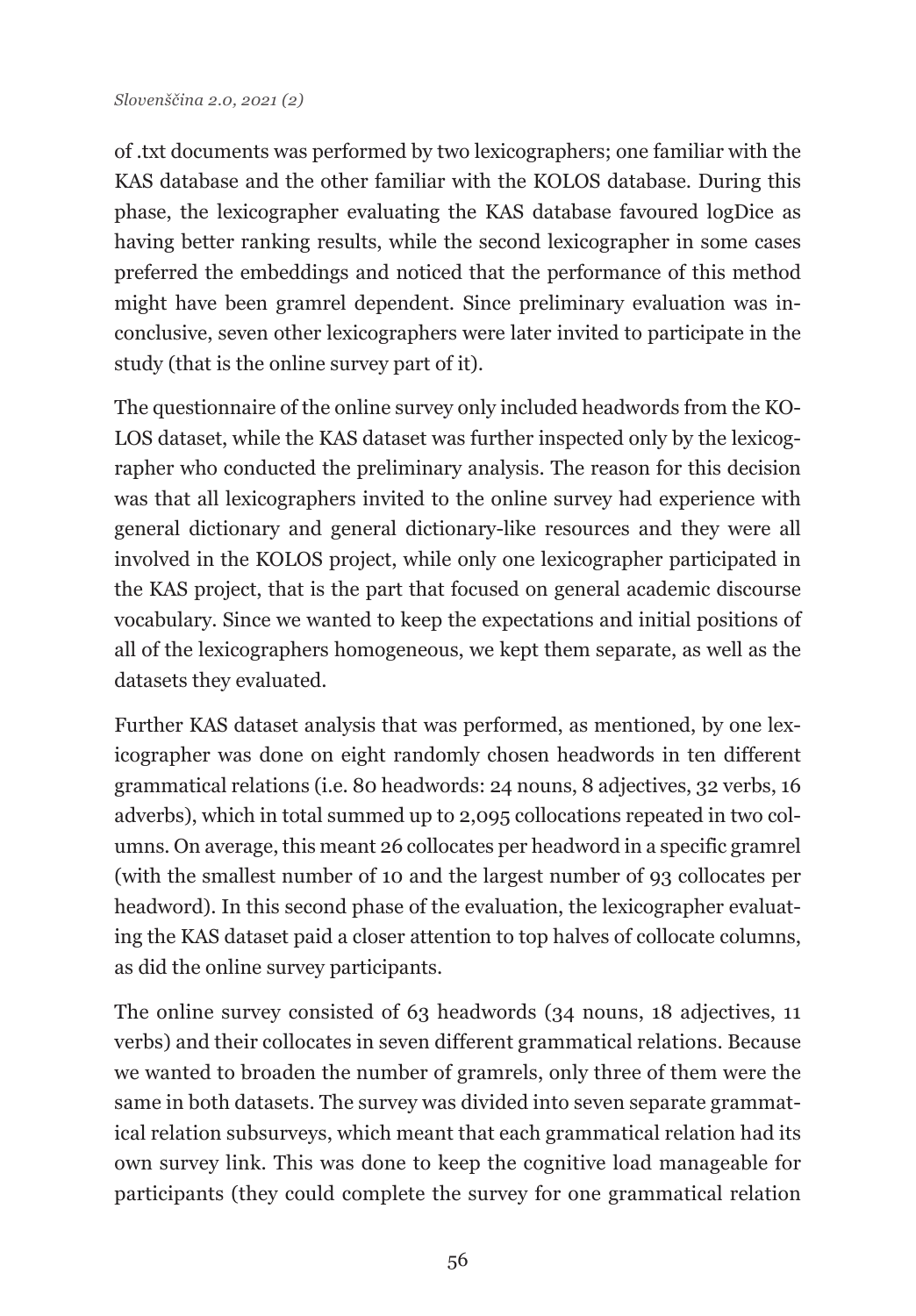and continue with the next one on another day), and to facilitate the analyses. In total, there were 146 pairs of collocate lists (i.e. questions in the survey; see Table 4). It should be noted that due to various reasons (time constraints etc.) not all the participants completed all seven grammatical relation surveys.

| gramrel                  | number of<br>headwords | number of<br>participants |
|--------------------------|------------------------|---------------------------|
| VERB + noun (accusative) | 12                     | 6                         |
| verb + NOUN (accusative) | 26                     | 8                         |
| $ADJECTIVE + noun$       | 19                     | 6                         |
| adjective + NOUN         | 30                     | 6                         |
| adverb + ADJECTIVE       | 11                     | 7                         |
| $NOUN + noun (genitive)$ | 19                     | 6                         |
| noun + NOUN (genitive)   | 29                     |                           |

#### **3.2.2.2 Results**

### **3.2.2.2.1 KAS collocates ranking**

As Table 5 and Figure 1 show, the lexicographer evaluating the KAS database in the second phase of the study again did not find the embeddings rankings better than the logDice rankings. In almost two thirds of cases  $(51/80)$ , she decided that both columns were very similar, and in almost all of the rest of them (26/80), in her opinion, the embeddings performed worse. Thus, a small number of only three cases of embeddings performing better can be perceived as exceptions.

A closer look at grammatical relations reveals that the success of both ranking methods differs according to the lexicographers' judgments. Collocate ranking according to logDice was preferred in grammatical relations *NOUN + noun (genitive)* and *VERB + noun (accusative)*, while the ranking results of both methods were very similar in four relations (right side of Figure 1): *NOUN + "for" + noun (accusative)*, *VERB + "and\_or" + verb*, *ADVERB + adjective*, and *ADVERB + verb.*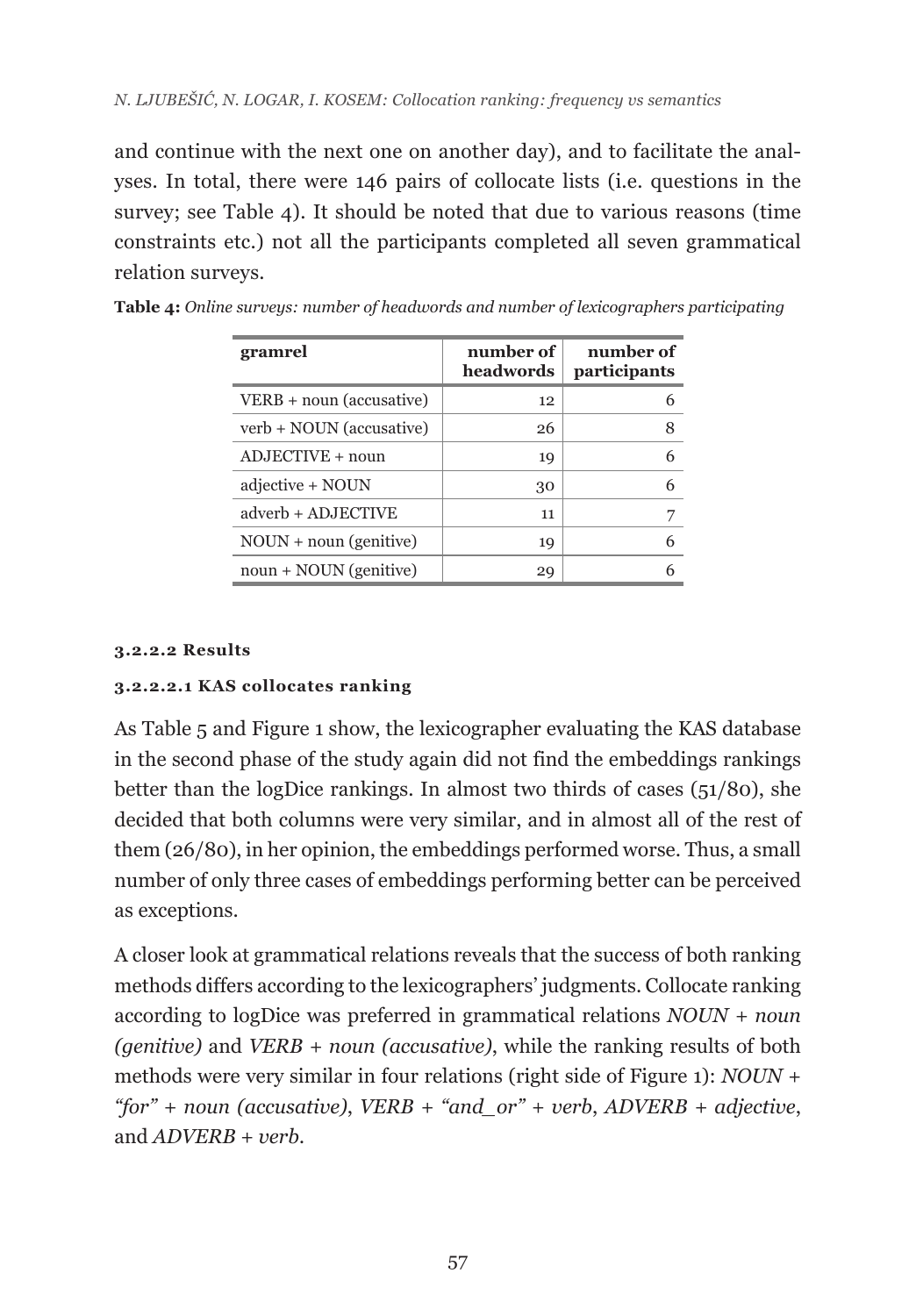**Table 5:** *KAS dataset: logDice ranking vs embeddings ranking of collocates per grammatical relation (in absolute numbers and percentage)*

| gramrel                                                  | logDice better:<br>number and (%) | embeddings better:<br>number and (%) | very similar:<br>number and (%) |
|----------------------------------------------------------|-----------------------------------|--------------------------------------|---------------------------------|
| ADJECTIVE + noun                                         | 4(50)                             |                                      | 4(50)                           |
| $VERB + adverb$                                          | 3(37)                             |                                      | 5(63)                           |
| $NOUN + noun (genitive)$                                 | 5(63)                             | 1(2)                                 | 2(25)                           |
| $VERB + noun (genitive)$                                 | 3 (38)                            | 1(2)                                 | 4(50)                           |
| $VERB + noun$<br>(accusative)                            | 5(63)                             |                                      | 3(37)                           |
| $NOUN + preposition$<br>$v(in) + \text{noun}$ (locative) | 4(50)                             |                                      | 4(50)                           |
| $NOUN + preposition za$<br>$(for)$ + noun (accusative)   | 1(2)                              |                                      | 7(98)                           |
| $VERB + conjunction$<br>in ali $(and \space or)$ + verb  |                                   |                                      | 8(100)                          |
| $ADVERB + adjective$                                     | 1(2)                              |                                      | 7(98)                           |
| $ADVERB + verb$                                          |                                   | 1(2)                                 | 7(98)                           |
| <b>TOTAL</b>                                             | 26(32)                            | 3 (4)                                | 51(64)                          |



**Figure 1:** KAS dataset: logDice ranking vs embeddings ranking of collocates per grammatical relation (in absolute numbers).

#### **3.2.2.2.2 KOLOS collocate ranking**

Overall, the most popular answer in the online survey was *Both columns are similarly (un)informative* (45% of the answers, Table 6), which indicates that the participants having a general dictionary-like resource in mind did not, almost half of the time, consider one ranking better than the other.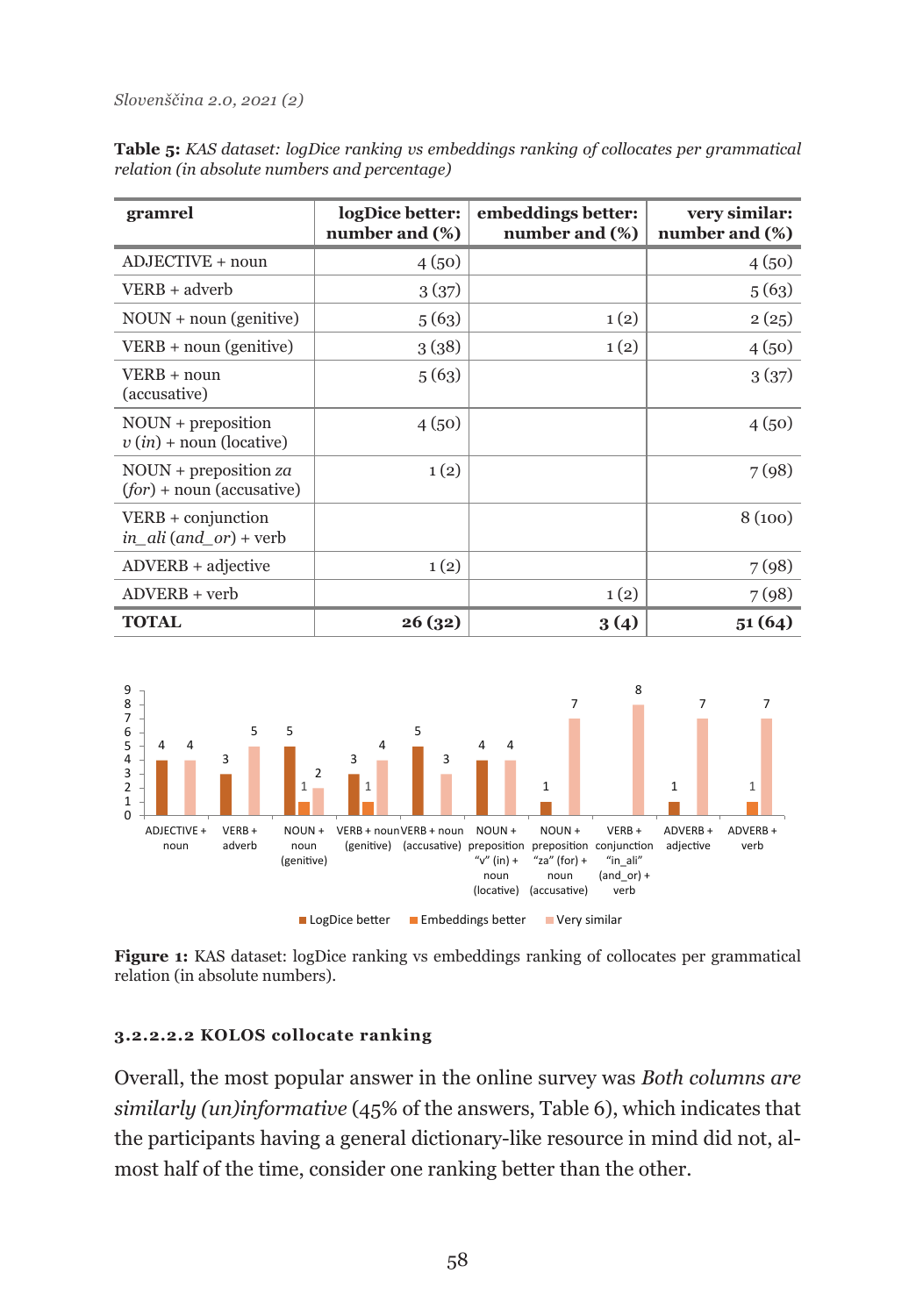*N. LJUBEŠIĆ, N. LOGAR, I. KOSEM: Collocation ranking: frequency vs semantics*

| gramrel                        | logDice better:<br>number<br>and $(\%)$ | embeddings<br>better: number<br>and $(\%)$ | very similar:<br>number and (%) | <b>TOTAL</b><br><b>ANSWERS:</b><br>number |
|--------------------------------|-----------------------------------------|--------------------------------------------|---------------------------------|-------------------------------------------|
| VERB + noun<br>(accusative)    | 16(24)                                  | 22(33)                                     | 28(42)                          | 66                                        |
| verb + NOUN<br>(accusative)    | 74 (37)                                 | 24(12)                                     | 102(51)                         | 200                                       |
| ADJECTIVE +<br>noun            | 33(31)                                  | 31(29)                                     | 44(41)                          | 108                                       |
| $adjective +$<br><b>NOUN</b>   | 73(42)                                  | 21(12)                                     | 80(46)                          | 174                                       |
| $adverb++$<br><b>ADJECTIVE</b> | 27(39)                                  | 8(11)                                      | 35(50)                          | 70                                        |
| $NOUN + noun$<br>(genitive)    | 23(21)                                  | 36(33)                                     | 50(46)                          | 109                                       |
| $noun + NOUN$<br>(genitive)    | 44 (26)                                 | 62(37)                                     | 62(37)                          | 168                                       |
| <b>TOTAL</b>                   | 290 (32)                                | 204(23)                                    | 401(45)                         | 895                                       |

**Table 6:** *KOLOS dataset: logDice ranking vs embeddings ranking of collocates per grammatical relation (in absolute numbers and percentage)*



**Figure 2:** KOLOS dataset: logDice ranking vs embeddings ranking of collocates per grammatical relation (in absolute numbers).

Of the two measures, logDice was considered better more frequently than embeddings, with 32% vs 23% answers selected respectively. However, as Table 6 and Figure 2 show, this ratio between the two measures varied considerably according to the grammatical relation. Ranking of collocates according to logDice was more preferred in grammatical relations *verb + NOUN (accusative)*, *adjective + NOUN*, and *adverb + ADJECTIVE*. On the other hand,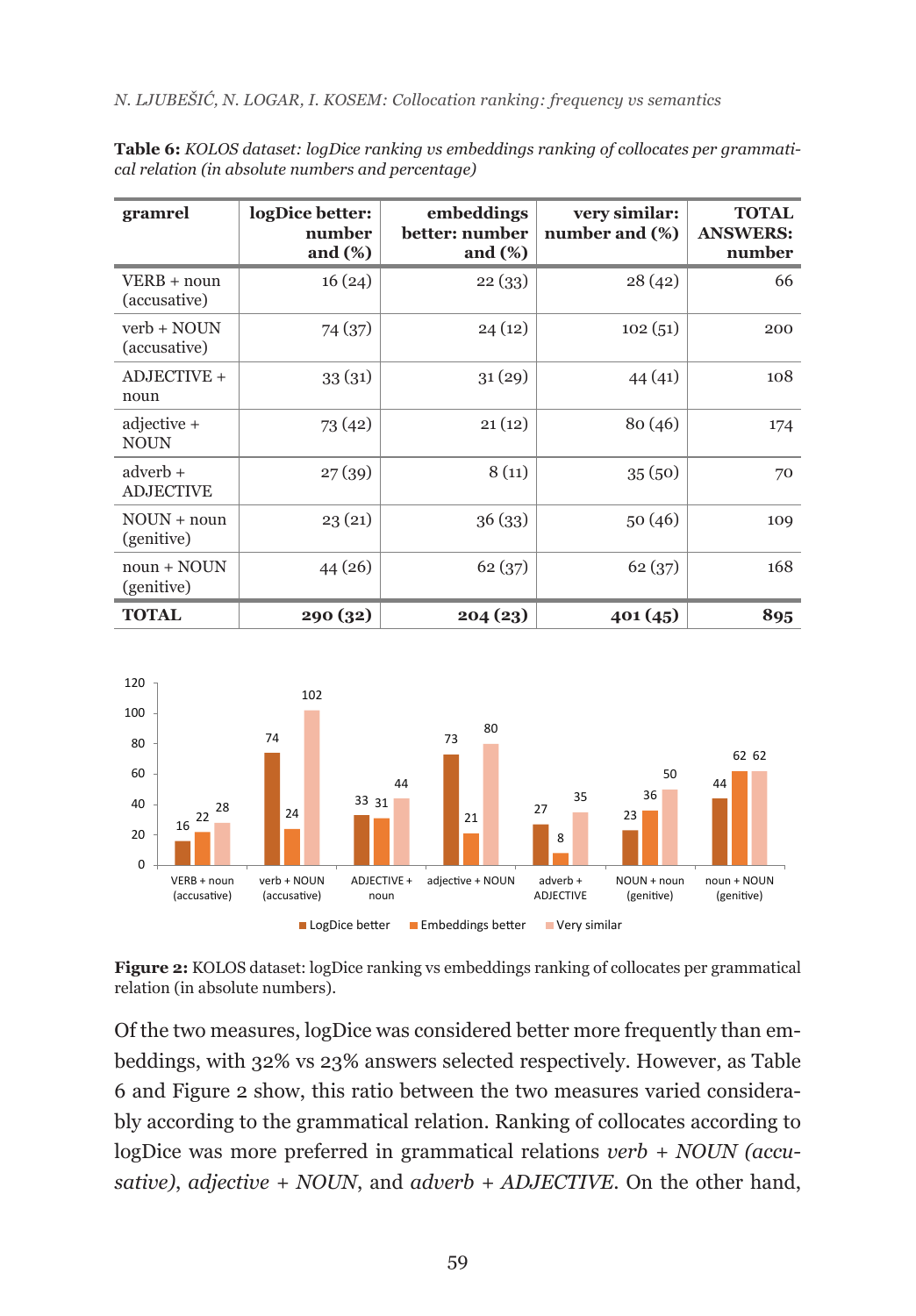```
embeddings ranking was preferred in VERB + noun (accusative), NOUN + 
noun (genitive), and noun + NOUN (genitive) grammatical relation.
```
We also searched for patterns in the results on a headword level, especially for headwords that featured in at least two different grammatical relations. We wanted to establish whether certain headwords prefer one of the measures across different grammatical relations. Similar to above mentioned findings, logDice was again preferred more often than embeddings, with the participants preferring it at 26 headwords in different grammatical relations, while embeddings results were preferred at only 14 headwords (for the remaining headwords no considerable differences in preferences were observed). There were also no clear patterns that the headwords identified had in common.

At the end of both evaluations, we made a numerical comparison of the results in total for both datasets (Figure 3).



**Figure 3:** KAS and KOLOS dataset: logDice ranking vs embeddings ranking of collocates – both evaluations in total (in percentage).

Even though our deduction is limited due to the fact that only one lexicographer examined the KAS dataset, one feature in Figure 3 stands out: to a noticeably larger extent (23%) the embeddings rankings of collocates of the KOLOS dataset were recognised as more informative than those of the KAS dataset (4%). It is possible that this is a consequence of the KOLOS being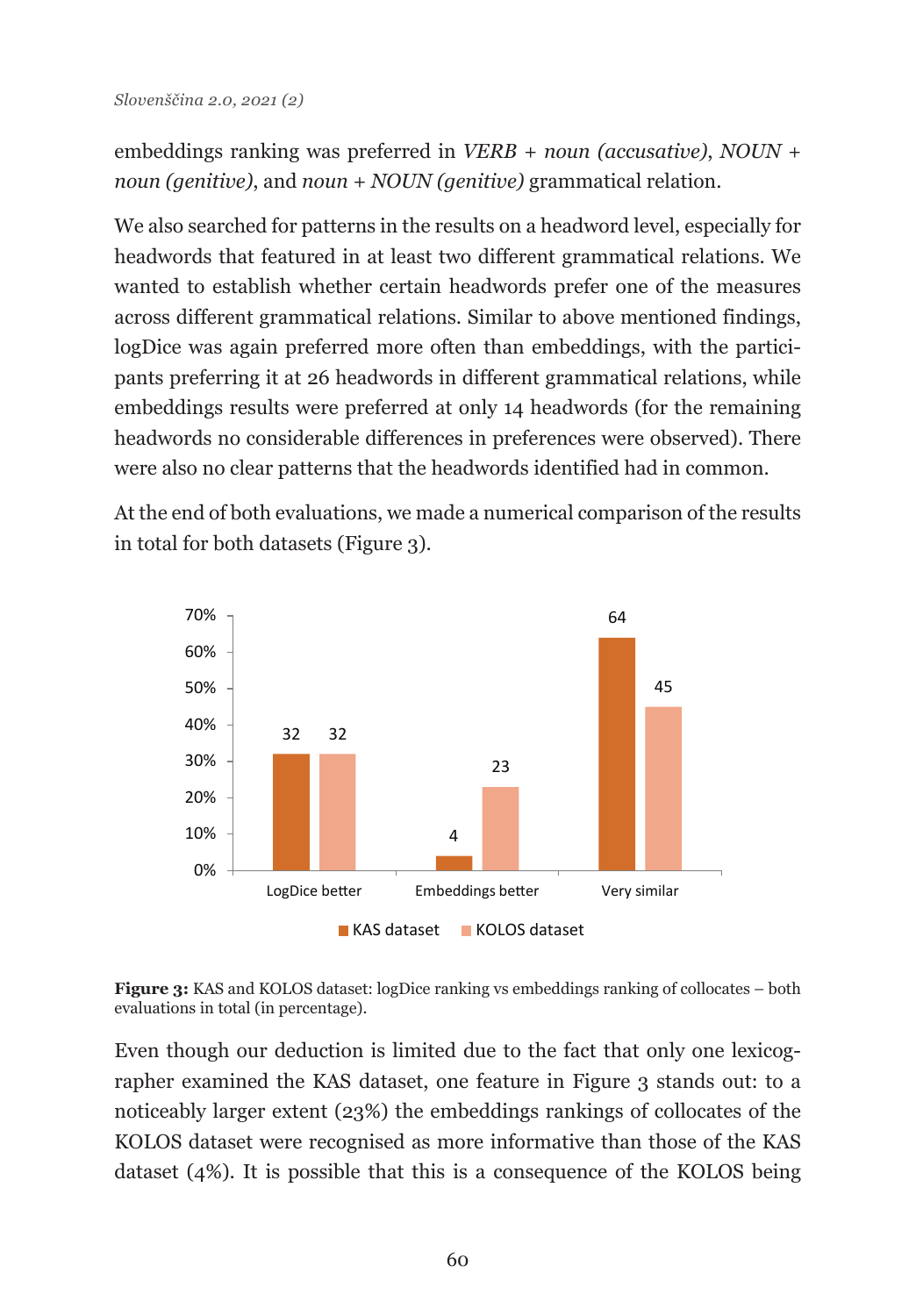much more polysemous. If that is the case, at least this part of our qualitative analysis favours the semantic-based method to logDice metrics. Nevertheless, as a whole our third research question, namely which ranking of collocates is prefered by lexicographers, must be answered in the following way: lexicographers prefer the logDice ranking.

## **4 DISCUSSION**

The main point that needs to be discussed is the difference between the results of quantitative and qualitative analyses. With the results of the quantitative analysis so convincingly in favour of the embeddings approach, it was somewhat surprising to learn that the lexicographers did not confirm this finding. In this section, we present some possible explanations for this discrepancy.

But first, let us turn our attention to the fact that in comparison to the KOLOS dataset, higher scores of the machine-learning-based approaches were consistently obtained on the data from KAS. It seems like this was influenced by two features: the (non)specialised content of the two corpora, and the monosemy or polysemy of selected headwords. As mentioned, all headwords in the KAS dataset are monosemous (but not technical), and secondly, the KAS corpus is domain- and genre-specific; on the other hand, more than half of the KOLOS headwords were polysemous and therefore used in various contexts, but they (and their collocates) also originated from a general, domain and genre diverse corpus of Slovene. The latter very probably limited the machine-learning process, while the first enhanced it. It is our belief this should be kept in mind in follow-up testings of the embeddings method and its use in dictionary-making projects.

When answering our first and second question using the AUC ROC score and the SVM learning algorithm, the machine-learning-based approaches ranked better than statistic-based ones (KOLOS scores on frequency information: 0.52 vs 0.58), and the semantic information given through word embeddings was more useful than frequency information (KOLOS scores on using machine learning on frequency and embeddings: 0.58 vs 0.71). Yet lexicographers' most frequent evaluation was a non-decisive one: to them in half or more cases (45% for KOLOS and 64% for KAS) both rankings of collocates seemed very similar. In fact, the survey participants' comments suggest that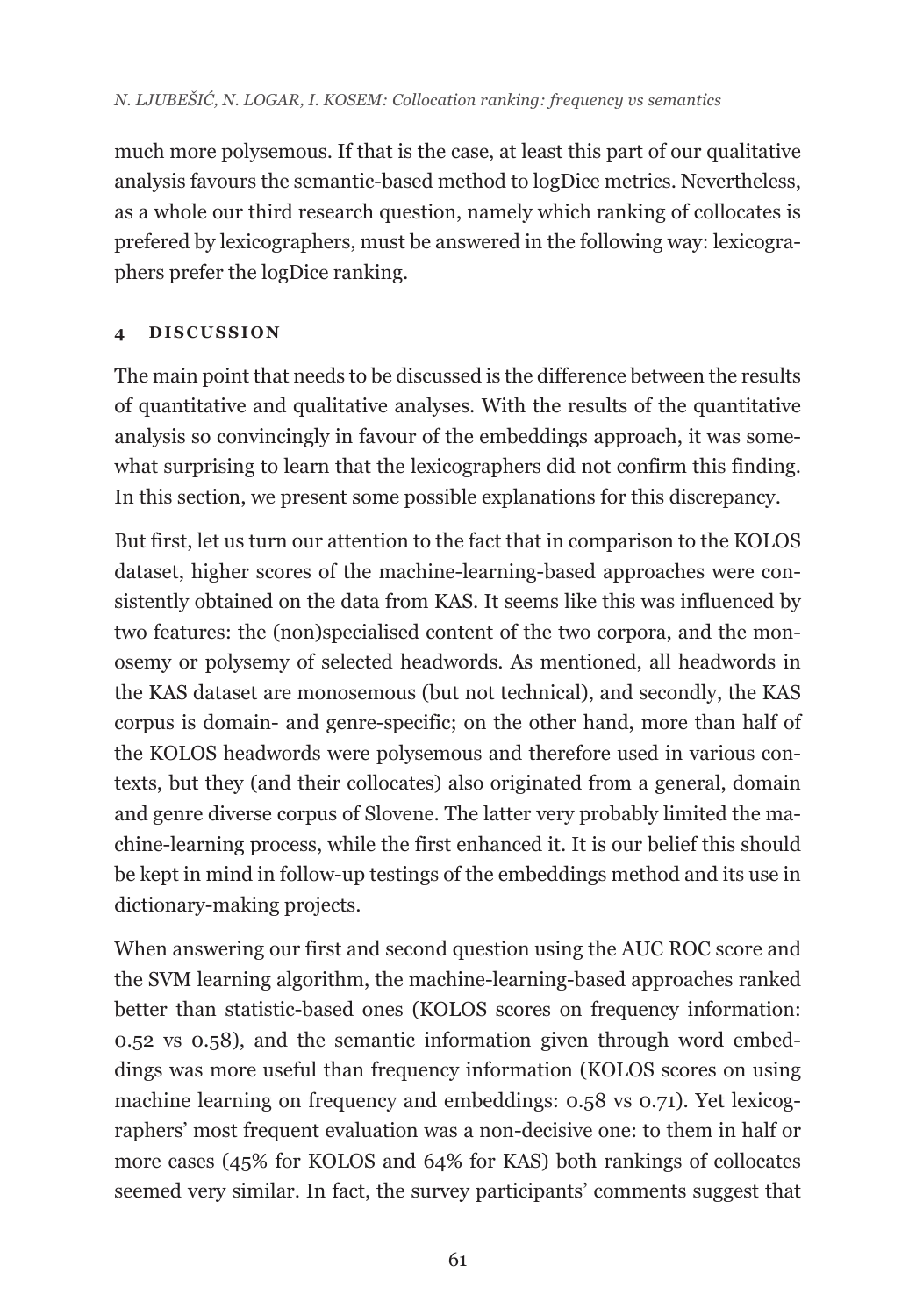the task of deciding which ranking was better even proved frustrating at times. Many KOLOS survey participants mentioned that they often deliberated on monosemous or polysemous characteristic of the headword, similarity of collocates and their broad meaning, while the lexicographer evaluating KAS dataset disfavoured columns that had too general or too technical words among approximately top ten collocates. Nevertheless, the votes of all of them were given with considerable uncertainty and were very diverse.

Our survey instructions were intentionally non-explicit, in other words: instruction-wise, we did not address the aforementioned differences. We wanted to learn in general, whether the semantic nature of the embeddings collocation extraction method could be recognised and found advantageous for lexicographic work. Unfortunately, our conclusions suggest that higher algorithm scores, though numerically significant, were in most part not obvious to humans. Just one segment of KOLOS vs KAS evaluation results confirmed that there is indeed some potential in the semantic nature of the embeddings collocate rankings; namely 23% of the much more polysemic KOLOS dataset was recognised as more informative than the logDice ranking, while this was the case for only 4% of the KAS database. However, since KAS data was evaluated solely by one lexicographer, further studies should examine this indication in more detail.

With regard to the embeddings method being gramrel dependent, i.e. that it is more successful for some grammatical relations, but not the others, nothing can be concluded. By choosing a set of 17 various relations (KAS: 10, KOLOS: 7), with only three of them overlapping, gramrel-wise we were able to get a broader view, but the number of headwords per each grammatical relation was thus reduced (in total KAS: 80, KOLOS: 63). Subsequently, none of the relations was analysed comprehensively. Even with gramrels that overlapped in the datasets (*ADJECTIVE + noun*; *NOUN + noun (genitive)*; *VERB + noun (accusative)*), the survey results were not uniform and do not allow for any obvious inference. The question of gramrel importance for the task of embedding-based collocation extraction is in fact rather questionable as initial experiments on training one single model for collocation extraction on all gramrels showed very similar results to those of training separate models for each gramrel. For the sake of a better control over the process and a more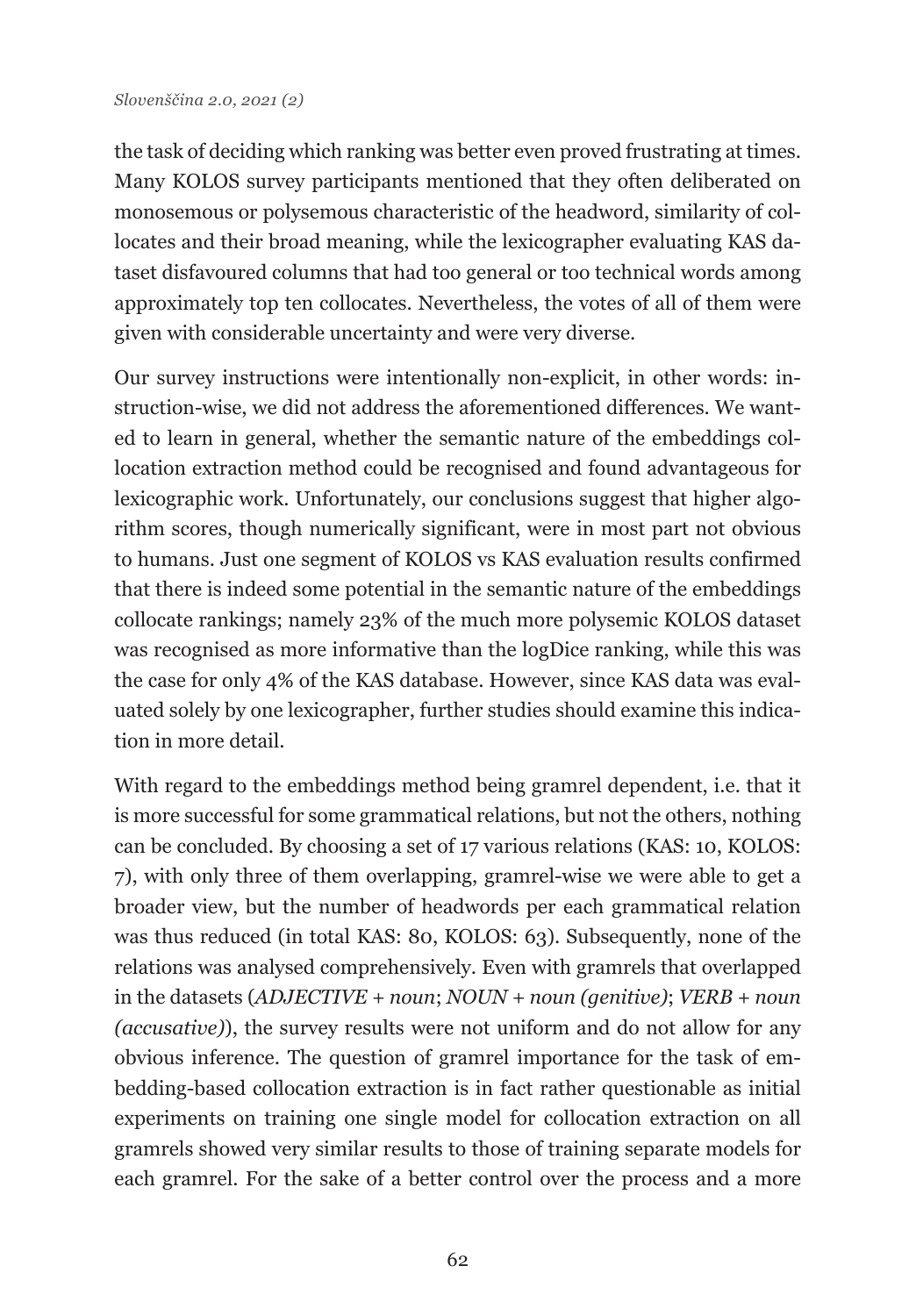interesting analysis, in this research we opted for keeping gramrel data and gramrel experiments separate, but other scenarios are, of course, possible for future fine tunings of the method.

Finally, we must consider the part human intuition, or rather lexicographers' knowledge, experience, and past and present project involvement played in our experiment. Lexicographers' evaluation, though an expert one, played a crucial role not once, but twice. Firstly, during the annotation of collocations before the quantiative part of the experiment; and secondly, after it in the form of lexicographers' judgments of the informativeness of the collocate rankings. Machine learning was, of course, performed on the pre-annotation dataset taken as a kind of gold standard, which actually meant that the lexicographers' preferences in the post-ranking phase primarily reflected annotators' preceding decisions. Here, it is important to stress that both groups of experts consisted of almost the same people, though the time that passed between the two phases of the experiment was about five months. Also, since the pre-treatment of the KAS datasets was not identical to the pre-treatment of the KOLOS dataset, and the same goes for the evaluation part of the experiment, the comparison between the results of both datasets is far from optimal. In this respect, our conclusions need to be treated as just preliminary.

## **5 CONCLUSIONS**

Recent trends in lexicography have focused on automating certain aspects of language description, especially those related to collocations and examples (e.g. Kilgarriff and Rychlý, 2010; Rundell and Kilgarriff, 2011). As Cook et al. (2013, p. 50) point out, a "striking outcome of the work done so far in this area is that automation not only delivers efficiency savings but also leads to improvements in quality".

Lexicographers are used to inspecting long lists of collocates, separating the wheat from the chaff, but when automatically produced language resources are in question, different results of different extraction tools matter, and improvements in quality are always possible. In our research, we used a supervised machine-learning approach to collocation extraction and ranking with the aim of establishing how advantageous it is when compared to heuristic frequency‑based logDice metrics. We found that while supervised approaches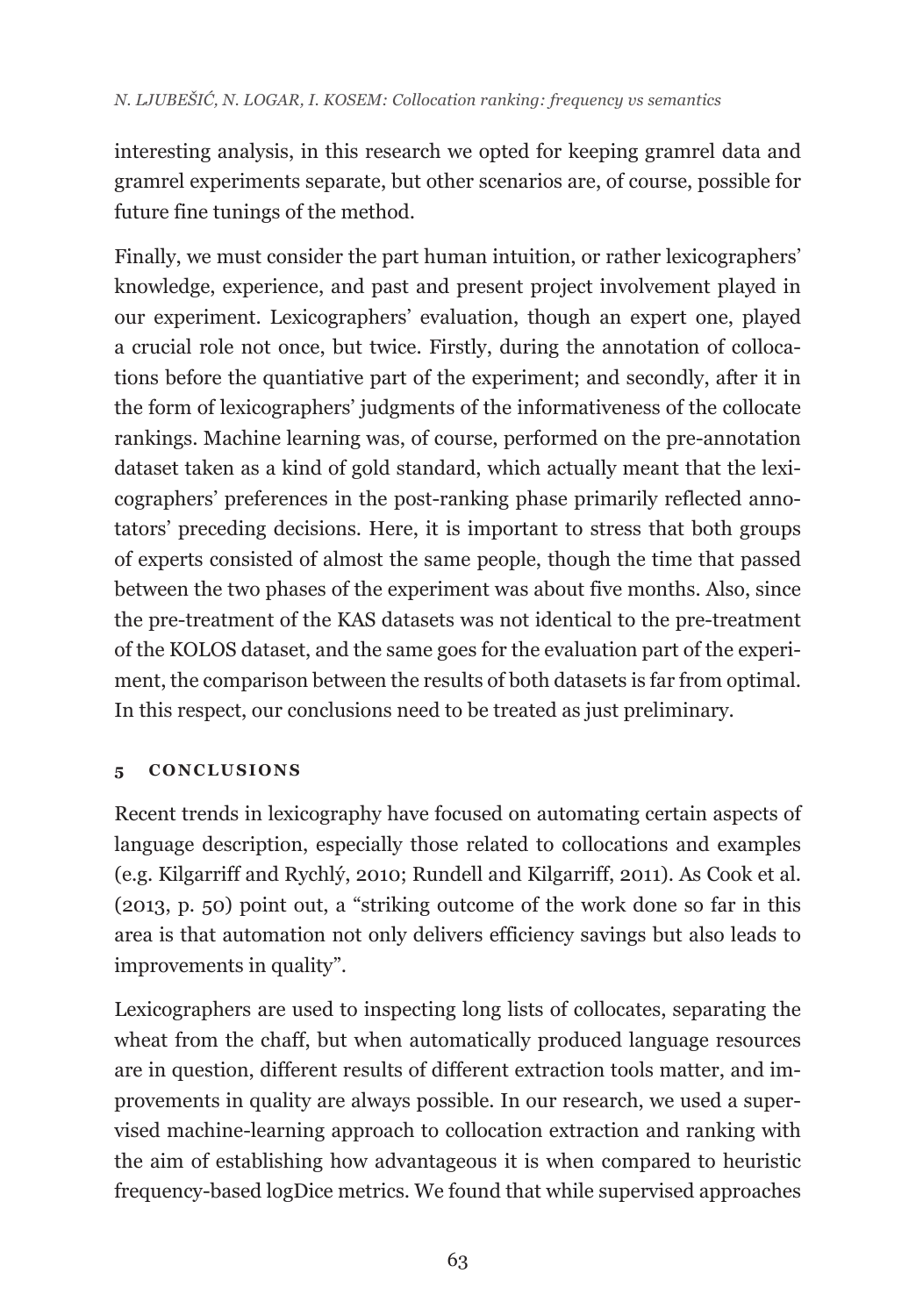do improve over the unsupervised baseline in an automation setting, in most cases the lexicographers did not appreciate this "improvement".

Nevertheless, the results are not discouraging. They prove (and confirm) that, ideally, a good collocation extraction tool is one that combines computational measurements and lexicographers' input. Obviously, modern lexicography is still an inherently multidisciplinary endeavour with the never justly answered question of how to measure what is informative, relevant, and significant – this seems even more so for language resources of the digital era.

#### **Acknowledgments**

The research was conducted as part of the project Collocation as a basis for language description: semantic and temporal perspectives (J6-8255), funded by the Slovenian Research Agency, and within the national research programme Slovene language – basic, contrastive, and applied studies (P6-0215), and the national research programme Language resources and technologies for Slovene language (P6-0411), also funded by the Slovenian Research Agency.

#### **REFERENCES**

- Berry-Rogghe, G. L. (1973). The Computation of Collocations and their Relevance in Lexical Studies. In A. J. Aitken, R. W. Bailey, and N. Hamilton-Smith (Eds.), *The Computer and Literal Studies* (pp. 103–112). Edinburgh, New York: University Press.
- Biber, D. (1993). Representativeness in Corpus Design. *Literary and Linguistic Computing*, *8*(4), 243–57.
- Bojanowski, P., Grave, E., Joulin, A., & Mikolov, T. (2016). Enriching Word Vectors with Subword Information. In H. Schütze (Ed.), *Transactions of the Association for Computational Linguistics 5* (pp. 135–146).
- Camacho-Collados, J., & Pilehvar, M. T. (2018). From Word to Sense Embeddings: A Survey on Vector Representations of Meaning. *Journal of Artificial Intelligence Research 63*, 743–788.
- Church, K. W., Gale, W., Hanks, P., & Hindle, D. (1991). Using Statistics in Lexical Analysis. In U. Zernik (Ed.), *Lexical Acquisition: Exploiting On-line Resources to Build a* Lexicon (pp. 116–164). Erlbaum, Hillsdale, NJ.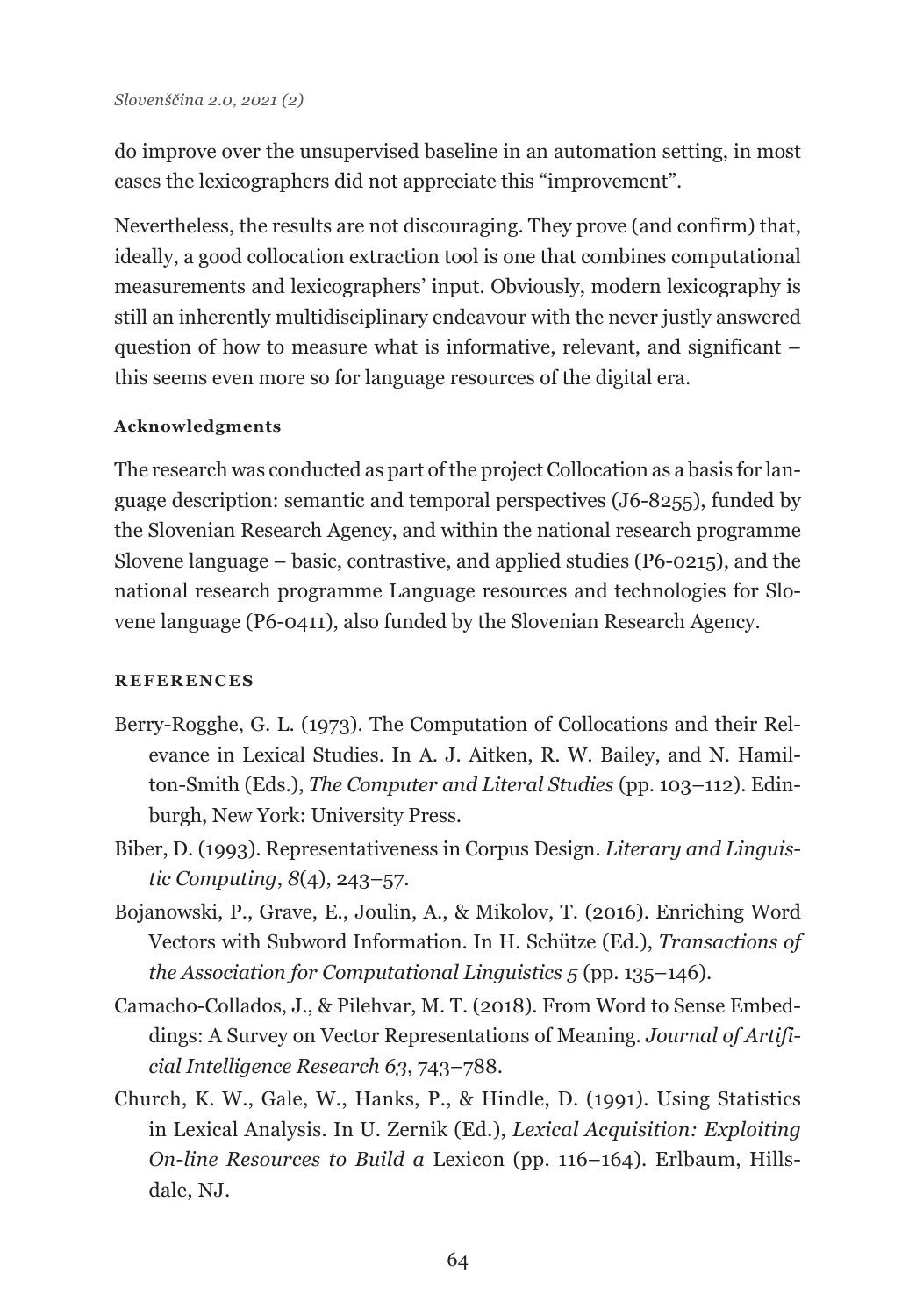- Church, K., & Hanks, P. (1990). Word Association Norms, Mutual Information and Lexicography. *Computational Linguistics*, *6*(1), 22–29.
- Cook, P., Lau, J. H., Rundell, M., McCarthy, D., & Baldwin, T. (2013). A Lexicographic Appraisal of an Automatic Approach for Detecting New Word Senses. In I. Kosem, J. Kallas, P. Gantar, S. Krek, M. Langemets & M. Tuulik (Eds.), *Electronic Lexicography in the 21st Century: Thinking Outside the Paper, Proceedings of the eLex 2013 Conference, 17–19 October 2013, Tallinn, Estonia* (pp. 49–65). Ljubljana/Tallinn: Trojina, Institute for Applied Slovene Studies/Eesti Keele Instituut.
- Enikeeva, E. V., & Mitrofanova, O. A. (2017). Russian Collocation Extraction Based on Word Embeddings. In V. Selegey et al. (Eds.), *Computational Linguistics and Intellectual Technologies: Proceedings of the International Conference "Dialogue 2017"* (pp. 52–64). Moscow: The Computational Linguistics and Intellectual Technologies.
- Erjavec, T., Fišer, D., & Ljubešić, N. (2020). The KAS Corpus of Slovenian Academic Writing. *Language Resources & Evaluation 55*, 551–583.
- Evert, S. (2004). The Statistics of Word Cooccurrences: Word Pairs and Collocations, PhD Thesis. University of Stuttgart.
- Evert, S. (2009). Corpora and Collocations. In A. Lüdeling & M. Kytö (Eds.), *Corpus Linguistics: An International Handbook 2* (pp. 1212– 1248). Berlin/New York: Mouton de Gruyter.
- Evert, S., Uhrig, P., Bartsch, S., & Proisl, T. (2017). E-VIEW-alation a Largescale Evaluation Study of Association Measures for Collocation Identification. In I. Kosem, C. Tiberius, M. Jakubíček, J. Kallas, S. Krek & V. Baisa (Eds.), *Electronic Lexicography in the 21st Century, Proceedings of eLex 2017 Conference* (pp. 531–549). Leiden, Netherlands*/*Brno: Lexical Computing CZ s.r.o.
- Firth, J. R. (1957). *Modes of Meaning: Papers in Linguistics*: 1934–1951. London: Oxford University Press.
- Gantar, P., Kosem, I., & Krek, S. (2016). Discovering Automated Lexicography: the Case of the Slovene Lexical Database. *International Journal of Lexicography*, *29*(2), 200–225.
- Gantar, P., Krek, S., Kosem, I., & Gorjanc, V. (2015). Collocation Dictionary for Slovene: Challenge for Automatic Extraction of Data and Crowdsourcing. In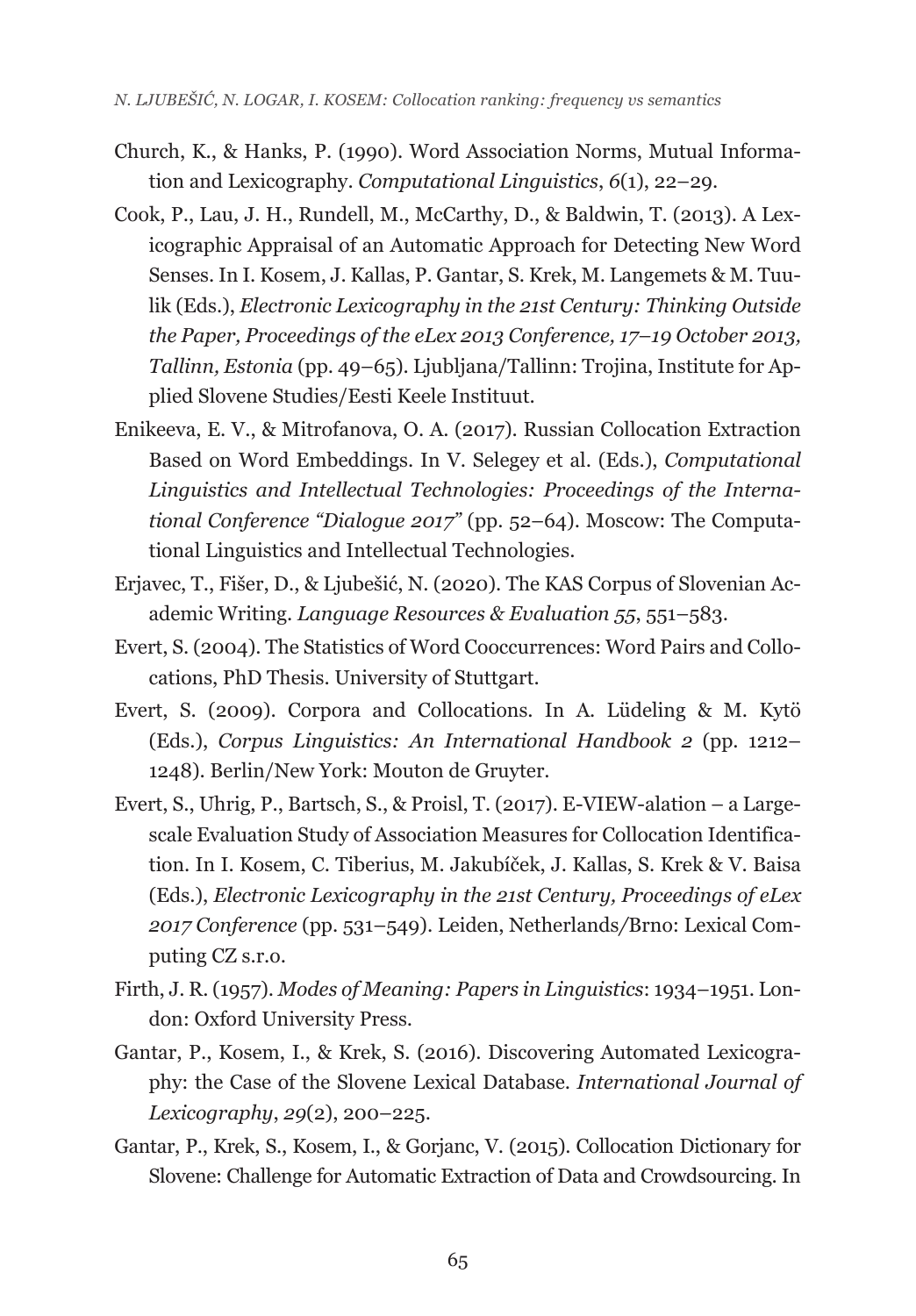G. Corpas Pastor, M. Buendía Castro & R. Guttiérrez Florido (Eds.), *Computerised and Corpus-based Approaches to Phraseology: Monolingual and Multilingual Perspectives (Fraseologı´a computacional y basada en corpus: perspectivas monolingu¨es y multilingu¨es), Europhras, 2015* (pp. 84–86). Malaga: Lexytrad, Research Group in Lexicography and Translation.

- Garcia, M., García-Salido, M., & Alonso-Ramos, M. (2017). Using Bilingual Word-embeddings for Multilingual Collocation Extraction. In S. Markantonatou, C. Ramisch, A. Savary & V. Vincze (Eds.), *Proceedings of the 13th Workshop on Multiword Expressions (MWE 2017)* (pp. 21–30). Valencia: Association for Computational Linguistics.
- Gorjanc, V., & Fišer, D. (2010). *Korpusna analiza*. Ljubljana: Znanstvena založba Filozofske fakultete Univerze v Ljubljani.
- Gorjanc, V., & Vintar, Š. (2000). Iskanja po korpusu slovenskega jezika FIDA. In T. Erjavec & J. Gros (Eds.), *Jezikovne tehnologije: Zbornik konference* (pp. 20–27). Ljubljana: Institut Jožef Stefan.
- Gries, S. (2013). 50-something Years of Work on Collocations. *International Journal of Corpus Linguistics*, *18*(1), 137–165.
- Kilgarriff, A., Rychlý, P., Smrz, P., & Tugwell, D. (2004). The Sketch Engine. In G. Williams & S. Vessier (Eds.), *Proceedings of the Eleventh EURALEX International Congress, EURALEX 2004 Lorient, France July 6–10, 2004* (pp. 105–116). Lorient: Université de Bretagne – sud.
- Kilgarriff, A., Husák, M., McAdam, K., Rundell, M., & Rychlý, P. (2008). GDEX: Automatically Finding Good Dictionary Examples in a Corpus. In E. Bernal & J. DeCesaris (Eds.), *Proceedings of the Thirteenth EURALEX International Congress* (pp. 425–432). Barcelona, Spain: Institut Universitari de Linguistica Aplicada, Universitat Pompeu Fabra.
- Kilgarriff, A., & Rychlý, P. (2010). Semi-automatic Dictionary Drafting. In G.- M. de Schryver (Ed.), *A Way with Words: A Festschrift for Patrick Hanks* (pp. 299–312). Kampala: Menha Publishers.
- Kilgarriff, A., & Kosem, I. (2012). Corpus Tools for Lexicographers. In S. Granger & M. Paquot (Eds.), *Electronic Lexicography* (pp. 31–56). Oxford: Oxford University Press.
- Kosem, I., Gantar, P., & Krek, S. (2013). Automation of Lexicographic Work: an Opportunity for Both Lexicographers and Crowd-sourcing. In I. Kosem,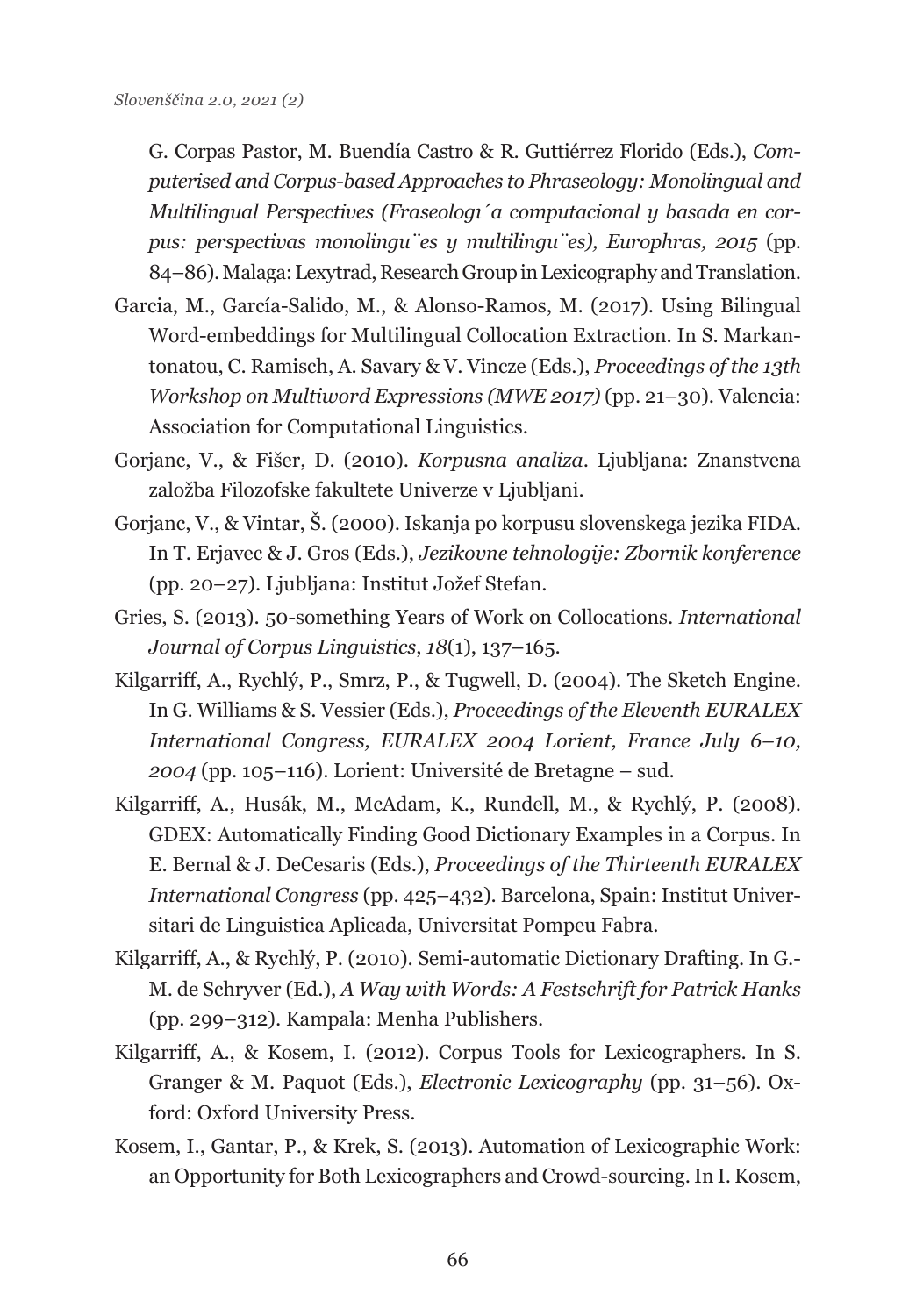J. Kallas, P. Gantar, S. Krek, M. Langemets & M. Tuulik (Eds.), *Electronic Lexicography in the 21st century: Thinking Outside the Paper, Proceedings of the eLex 2013 Conference, 17–19 October 2013, Tallinn, Estonia* (pp. 32–48). Ljubljana/Tallinn: Trojina, Institute for Applied Slovene Studies/Eesti Keele Instituut.

- Kosem, I., Husak, M., & McCarthy, D. (2011). GDEX For Slovene. In I. Kosem & K. Kosem (Eds.), *Electronic Lexicography in the 21st century: New Applications for New Users, Proceedings of eLex 2011, 10–12 November 2011, Bled, Slovenia* (pp. 150–159). Ljubljana: Trojina, Institute for Applied Slovene Studies.
- Kosem, I., Krek, S., Gantar, P., Arhar Holdt, Š., Čibej, J., & Laskowski, C. (2018). Collocations Dictionary of Modern Slovene. In J. Čibej, V. Gorjanc, I. Kosem & S. Krek (Eds.), *Proceedings of the 18th EURALEX International Congress: Lexicography in Global Contexts, 17–21 July 2018, Ljubljana* (pp. 989–997). Ljubljana: Ljubljana University Press, Faculty of Arts.
- Kosem, I., Gantar, P., Krek, S., Arhar Holdt, Š., Čibej, J., Laskowski, C., Pori, E., Klemenc, B., Dobrovoljc, K., Gorjanc, V., & Ljubešić, N. (2019). *Collocations Dictionary of Modern Slovene KSSS 1.0.* Ljubljana: Slovenian Language Resource Repository CLARIN.SI. Retrieved from [http://hdl.han](http://hdl.handle.net/11356/1250)[dle.net/11356/1250](http://hdl.handle.net/11356/1250) (26. 8. 2021)
- Krek, S. (2012). New Slovene Sketch Grammar for Automatic Extraction of Lexical Data: Presentation given at SKEW3, Brno, Czech Republic, 21– 22 March 2012. Retrieved from [https://trac.sketchengine.co.uk/attachment/wiki/](https://trac.sketchengine.co.uk/attachment/wiki/SKEW-3/Program/Krek_SKEW-3.pdf?format=raw) [SKEW-3/Program/Krek\\_SKEW-3.pdf?format=raw](https://trac.sketchengine.co.uk/attachment/wiki/SKEW-3/Program/Krek_SKEW-3.pdf?format=raw) (26. 8. 2021)
- Krek, S., Arhar Holdt, Š., Erjavec, T., Čibej, J., Repar, A., Gantar, P., Ljubešić, N., Kosem, I., & Dobrovoljc, K. (2020). Gigafida 2.0: the Reference Corpus of Written Standard Slovene. In N. Calzolari (Ed.), *LREC 2020: Twelfth International Conference on Language Resources and Evaluation: May 11– 16, 2020, Palais du Pharo, Marseille, France, Conference Proceedings* (pp. 3340–3345). Paris: ELRA – European Language Resources Association.
- Levy, O., & Goldberg, Y. (2014). Neural Word Embedding as Implicit Matrix Factorization. In Z. Ghahramani, M. Welling, C. Cortes, N. D. Lawrence & K. Q. Weinberger (Eds.), *Advances in Neural Information Processing Systems 27 (NIPS 2014)* (pp. 1–9).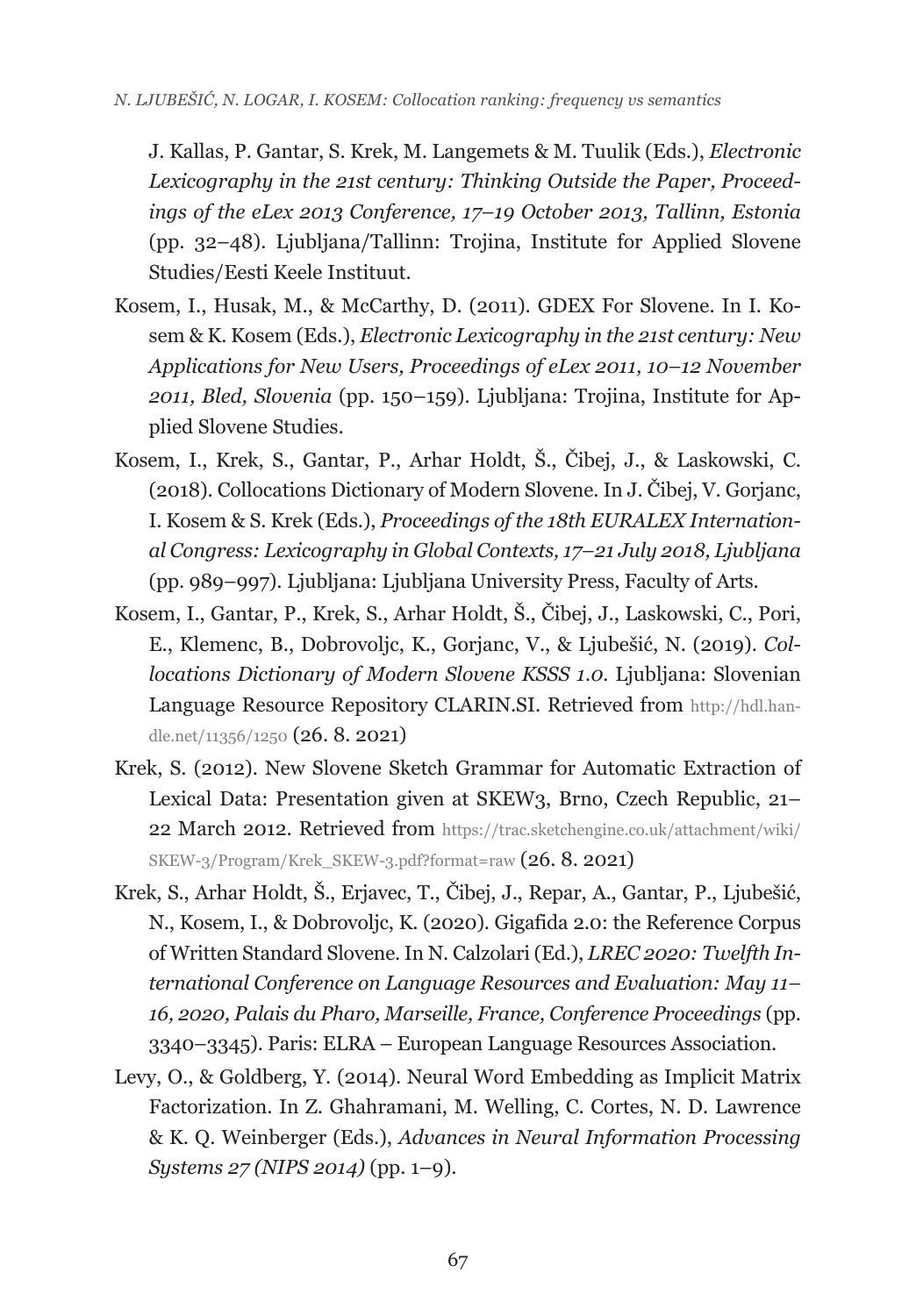- Li, J., & Jurafsky, D. (2015). Do Multi-sense Embeddings Improve Natural Language Understanding?. In L. Màrquez, C. Callison-Burch & J. Su (Eds.), *Proceedings of the 2015 Conference on Empirical Methods in Natural Language Processing* (pp. 1722–1732). Lisbon: Association for Computational Linguistics.
- Liu, X., & Huang, D. (2017). Translation Oriented Sentence Level Collocation Identification and Extraction. In D. Wong & D. Xiong (Eds.), *Machine Translation, CWMT 2017: Communications in Computer and Information Science 787* (pp. 78–89). Singapore: Springer.
- Ljubešić, N., & Erjavec, T. (2018). *Word Embeddings CLARIN.SI-embed.sl 1.0.* Ljubljana: Slovenian Language Resource Repository CLARIN.SI. Retrieved from <http://hdl.handle.net/11356/1204>(26. 8. 2021)
- Logar, N., Grčar, M., Brakus, M., Erjavec, T., Arhar Holdt, Š., & Krek, S. (2012). *Korpusi slovenskega jezika Gigafida, KRES, ccGigafida in ccKRES: gradnja, vsebina, uporaba*. Ljubljana: Trojina, zavod za uporabno slovenistiko; Fakulteta za družbene vede.
- Logar, N., Gantar, P., & Kosem, I. (2014). Collocations and Examples of Use: a Lexical-semantic Approach to Terminology. *Slovenščina 2.0*, *2*(1), 41–61.
- Logar, N., & Erjavec, T. (2019). Slovene Academic Writing: a Corpus Approach to Lexical Analysis. In I. Simonnæs (Ed.), *New Challenges for Research on Language for Special Purposes: Selected Proceedings from the 21st LSP-Conference, 28–30 June 2017, Bergen, Norway* (pp. 205–217). Berlin: Frank & Timme.
- Logar, N., Kosem, I., & Erjavec, T. (2019). *Collocation Lexicon of Slovene Academic Discourse Aleks*. Ljubljana: Slovenian Language Resource Repository CLARIN.SI. Retrieved from <http://hdl.handle.net/11356/1245> (26. 8. 2021)
- Manning, C. D., & Schütze, H. (1999). *Foundations of Statistical Natural Language Processing, Chap. 5: Collocations*. Cambridge, Massachusetts: The MIT Press.
- Mel'cuk, I. (1996). Lexical Functions: a Tool for the Description of Lexical Relations in a Lexicon. *Lexical Functions in Lexicography and Natural Language Processing, 31*, 37–102.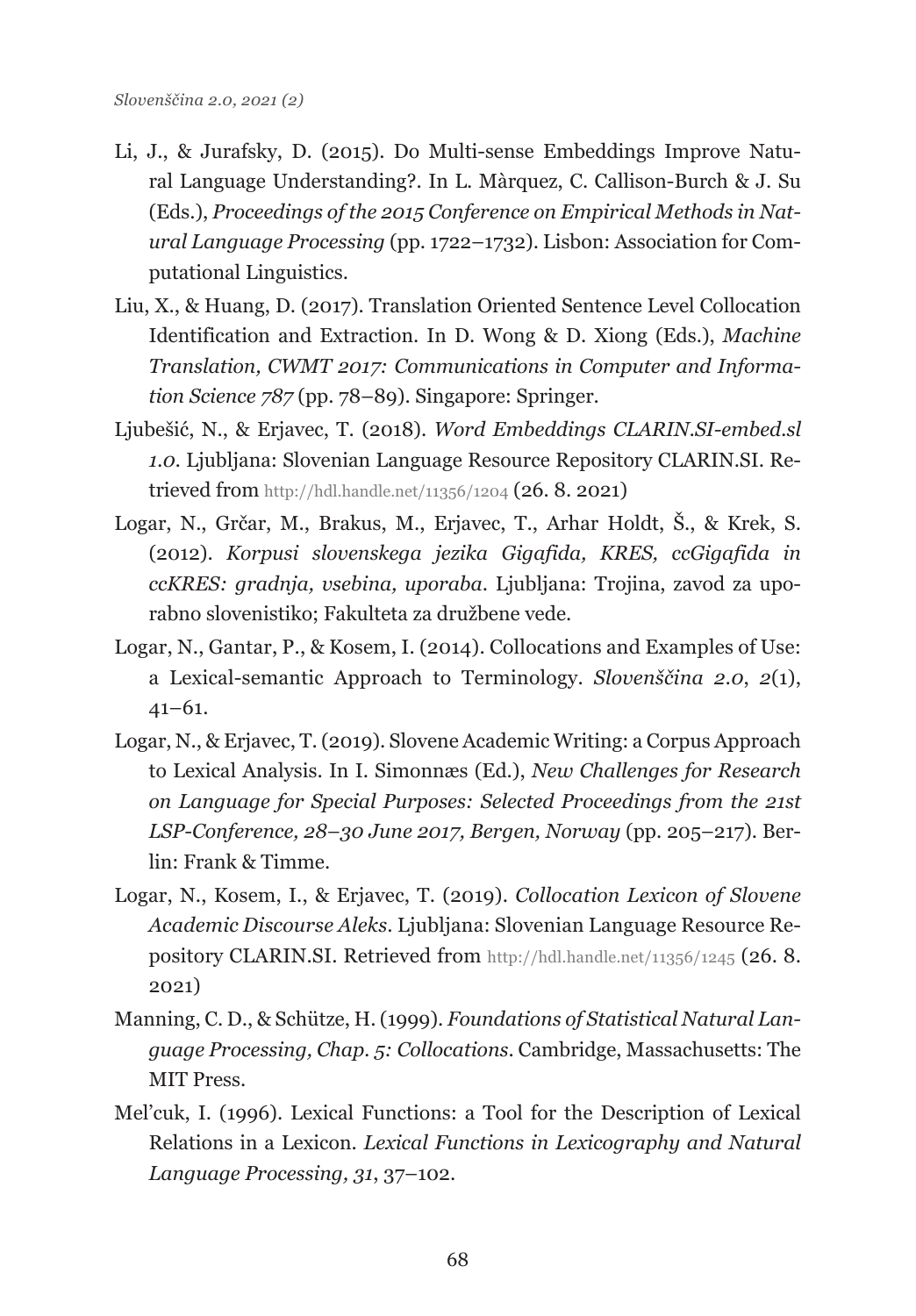- Mikolov, T., Chen, K., Corrado, G., & Dean, J. (2013). Efficient Estimation of Word Representations in Vector Space. Retrieved from [https://arxiv.org/](https://arxiv.org/abs/1301.3781) [abs/1301.3781](https://arxiv.org/abs/1301.3781) (26. 8. 2021)
- Pecina, P. (2009). Lexical Association Measures and Collocation extraction. *Language Resources and Evaluation*, *44*(1–2), 137–158.
- Pedregosa, F., et al. (2011). Scikit-learn: Machine Learning in Python. *Journal of Machine Learning Research, 12*, 2825–2830.
- Rayson, P., & Garside, R. (2000). Comparing Corpora using Frequency Profiling. In *WCC'00, Proceedings of the Workshop on Comparing Corpora, 9*, 1–6.
- Rodríguez-Fernández, S., Carlini, R., Espinosa Anke, L., & Wanner, L. (2016a). Example-based Acquisition of Fine-grained Collocation Resources. In N. Calzolari et al. (Eds.), *Proceedings of the Tenth International Conference on Language Resources and Evaluation (LREC 2016)* (pp. 2317–2322). Portorož: ELRA.
- Rodríguez-Fernández, S., Carlini, R., Espinosa Anke, L., & Wanner, L. (2016b). Semantics-driven Recognition of Collocations Using Word Embeddings. In K. Erk & N. A. Smith (Eds.), *Proceedings of the 54th Annual Meeting of the Association for Computational Linguistics (Volume 2: Short Papers)* (pp. 499–505). Berlin: Association for Computational Linguistics.
- Rundell, M., & Kilgarriff, A. (2011). Automating the Creation of Dictionaries: Where Will It All End?. In F. Meunier, G. Gilquin & M. Paquot (Eds.), *A Taste for Corpora: in Honour of Sylviane Granger* (pp. 257–282). Amsterdam: John Benjamins.
- Rychlý, P. (2008). A Lexicographer-Friendly Association Score. In P. Sojka & A. Horák (Eds.), *Proceedings of Recent Advances in Slavonic Natural Language Processing, RASLAN 2008* (pp. 6–9). Brno: Masaryk University.
- Singleton, D. (2000). *Language and the Lexicon: an Introduction.* New York: Oxford University Press.
- Wanner, L., Ferraro, G., & Moreno, P. (2017). Towards Distributional Semantics-Based Classification of Collocations for Collocation Dictionaries. *International Journal of Lexicography*, *30*(2), 167–186.
- Wiechmann, D. (2008). On the Computation of Collostruction Strength. *Corpus Linguistics and Linguistic Theory, 42*, 253–290.